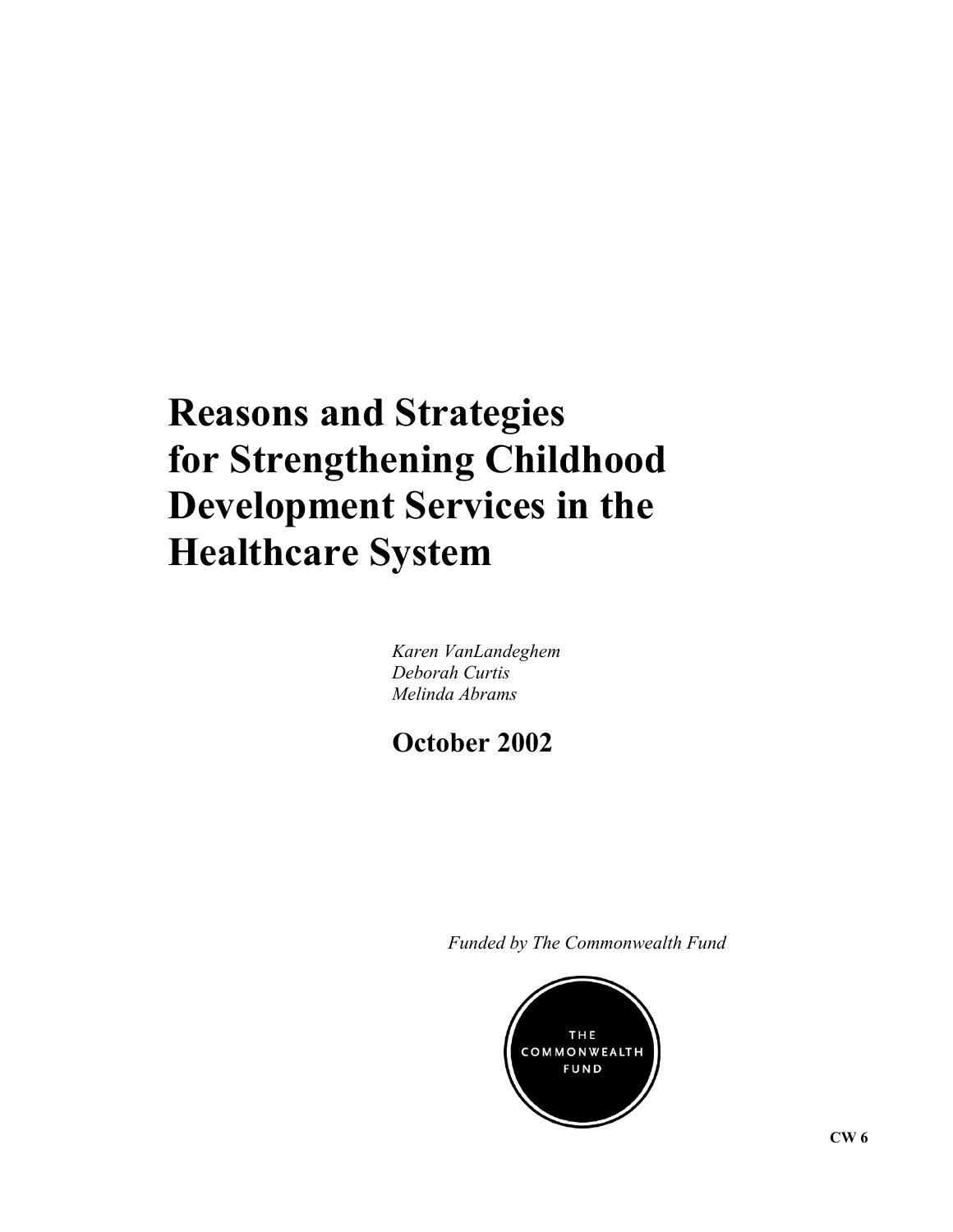## Reasons and Strategies for Strengthening Childhood Development Services in the Healthcare System  $\_$  , and the set of the set of the set of the set of the set of the set of the set of the set of the set of the set of the set of the set of the set of the set of the set of the set of the set of the set of the set of th

Karen VanLandeghem Deborah Curtis Melinda Abrams

8October 2002

by

**National Academy for State Health Policy** 50 Monument Square, Suite 502 Portland, ME 04101 Telephone: (207) 874-6524

Facsimile: (207) 874-6527 E-mail: info@nashp.org Website: www.nashp.org

*Prepared with support from The Commonwealth Fund* 

*The views presented here are those of the authors and not necessarily those of the funders, their directors, officers, or staff.*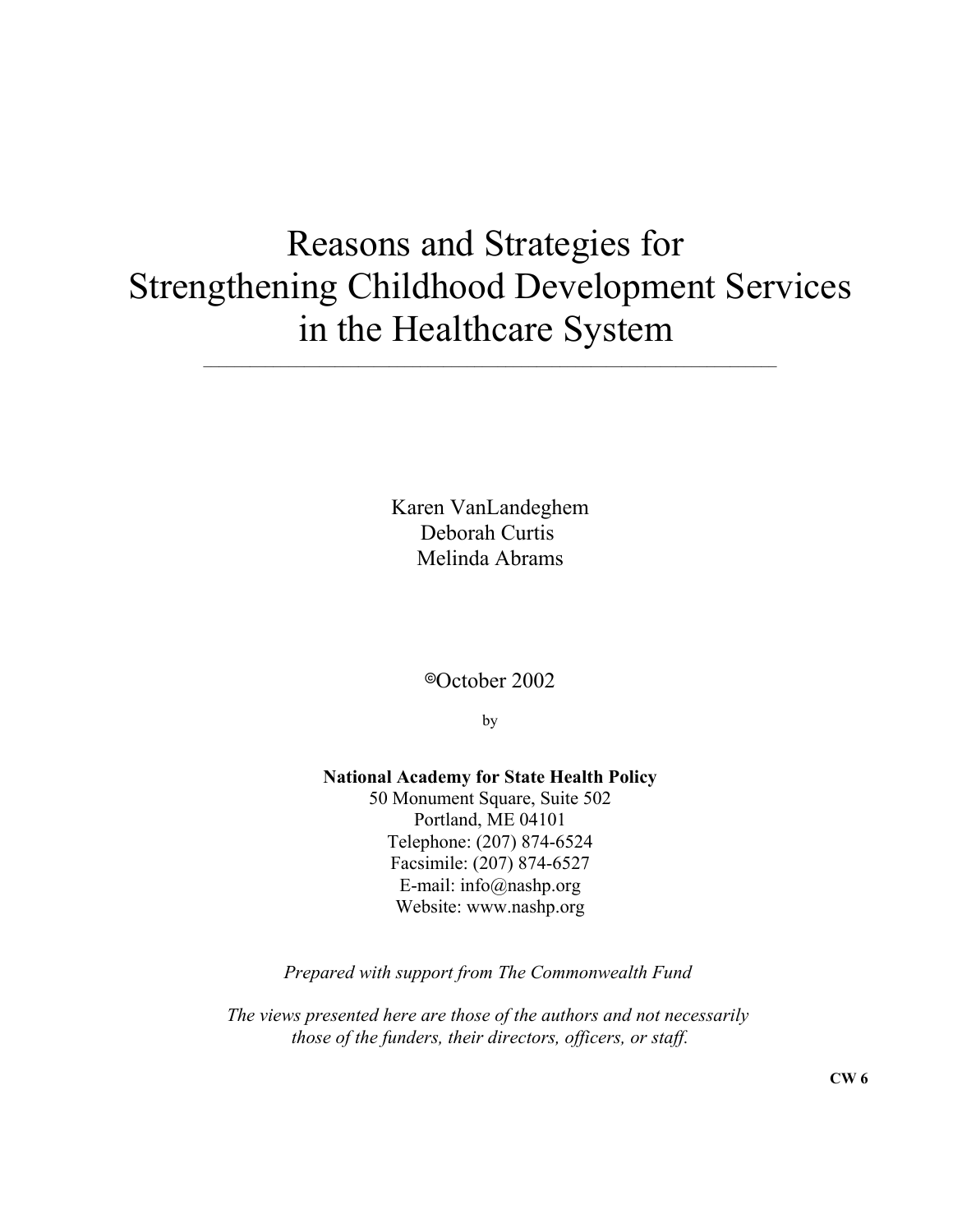## **EXECUTIVE SUMMARY**

Recent early brain development research affirms the significant role that early childhood development plays in establishing the critical foundations for children's academic success, health, and general well-being. Early childhood development is largely influenced and shaped by nurturing relationships, human interaction, environments and experiences, and culture. Children's physical health, cognition, language, and social and emotional development are critical underpinnings to school readiness.

Low-income children are far more likely than their counterparts to be at-risk for poor developmental outcomes. Fortunately, early investments in young children and their families can make a significant and long-term impact on child well-being and academic success and can reduce the need for more costly interventions.

All families with young children need some type of support during their child's early years. Families overwhelmingly indicate that they want accessible early childhood development information and guidance from credible sources, mainly their pediatric or primary care provider. Indeed, the health care system plays a primary role in helping families achieve their child's optimal health and development. It is the one system that nearly all families come in contact with during a child's first five years and even before—through prenatal care, well-child visits, and other interactions. Without the active involvement of the health care system in early childhood development, important opportunities for assuring optimal development can be missed, and problems can go undetected until a child enters kindergarten or even later.

Child development services include:

- Developmental surveillance, screening and assessment,
- Developmentally-based health promotion and education,
- Developmentally-based interventions, and
- Care coordination. $<sup>1</sup>$ </sup>

Child development services should be a routine part of preventive pediatric care. However, many pediatric providers struggle to fully integrate routine child development services into primary care settings. Key barriers include time limitations, lack of training on the use of developmental screening and assessment tools, inadequate service reimbursement amounts, and minimal early childhood development training during medical education.

Efforts to improve child development services are being implemented at the state, community, and primary care practice level. Promising practices at each of these levels provide important

<sup>&</sup>lt;sup>1</sup> Regalado, M and Halfon, N. "Primary Care Services Promoting Optimal Child Development From Birth to Age 3 Years: Review of the Literature." *Archives of Pediatric Adolescent Medicine*, 2001: Vol. 155: 1311-1322.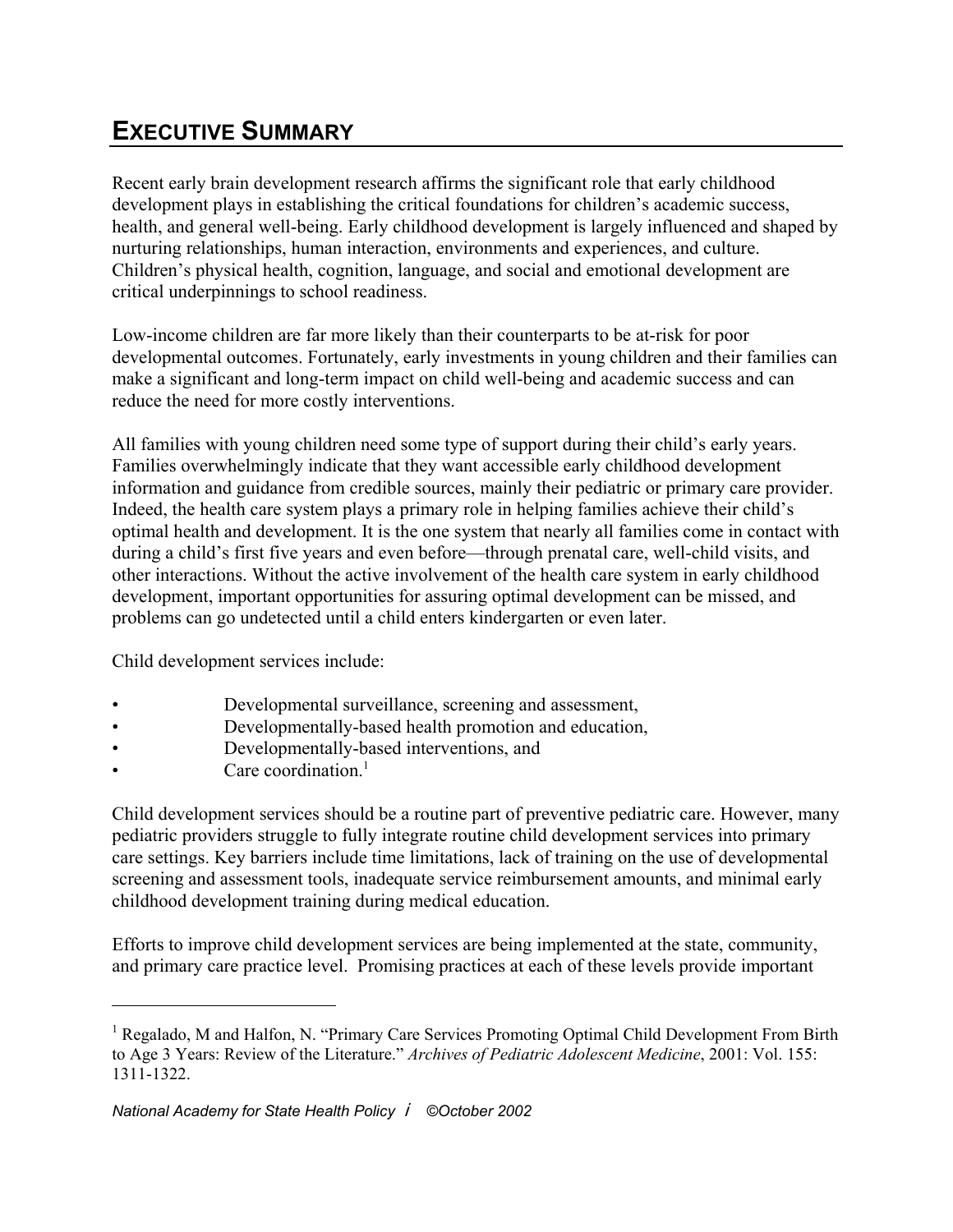insights and strategies for strengthening child development services in the health care system.

**Primary care settings** are tackling the barriers to integration of child development services through evidence-based preventive standards, the strengthening of internal office systems, the implementation of performance monitoring and tracking systems, and the improvement of community-based referral and follow-up systems between providers and community agencies.

**Community agencies** can serve as a bridge and conduit between state programs and policies and what occurs in primary care practices. Efforts at the community level to strengthen child development services in health care settings include creating linkages with physicians, hospitals, and other providers that can strengthen child development services and referral mechanisms; fostering partnerships; strengthening tracking and assessments systems in public programs; educating providers about early childhood development resources in the community; becoming educated about real or perceived confidentiality barriers that can prohibit the sharing of critical information; and working to improve referral and feedback loops between agencies and providers.

**State efforts** to strengthen child development services often involve multiple and complex funding streams, competing priorities for child health and education, and different federal program requirements. States can strengthen child development services and support communities and primary care settings by:

- creating comprehensive and coordinated systems of care that integrate relevant federal and state programs for young children and their families;
- maximizing and using multiple federal financing streams, particularly Medicaid, SCHIP, Early Intervention, Title V, and TANF;
- building effective partnerships between state health, education, human service, mental health and substance abuse agencies; professional associations representing physicians, hospitals and other providers; child advocates; parent and family groups and others;
- using multiple public programs such as child care, WIC and Family Planning as key entry points for linkages and referrals to child development services;
- fostering and supporting innovative child development service practice models at the community level;
- conducting training and continuing education on early childhood development and child development services for providers, community agencies, and others;
- creating public awareness campaigns to educate parents and caregivers about the importance of early childhood development;
- developing model child health and development reporting forms for use in public programs and settings; and
- building and strengthening data systems that track the provision of child development services.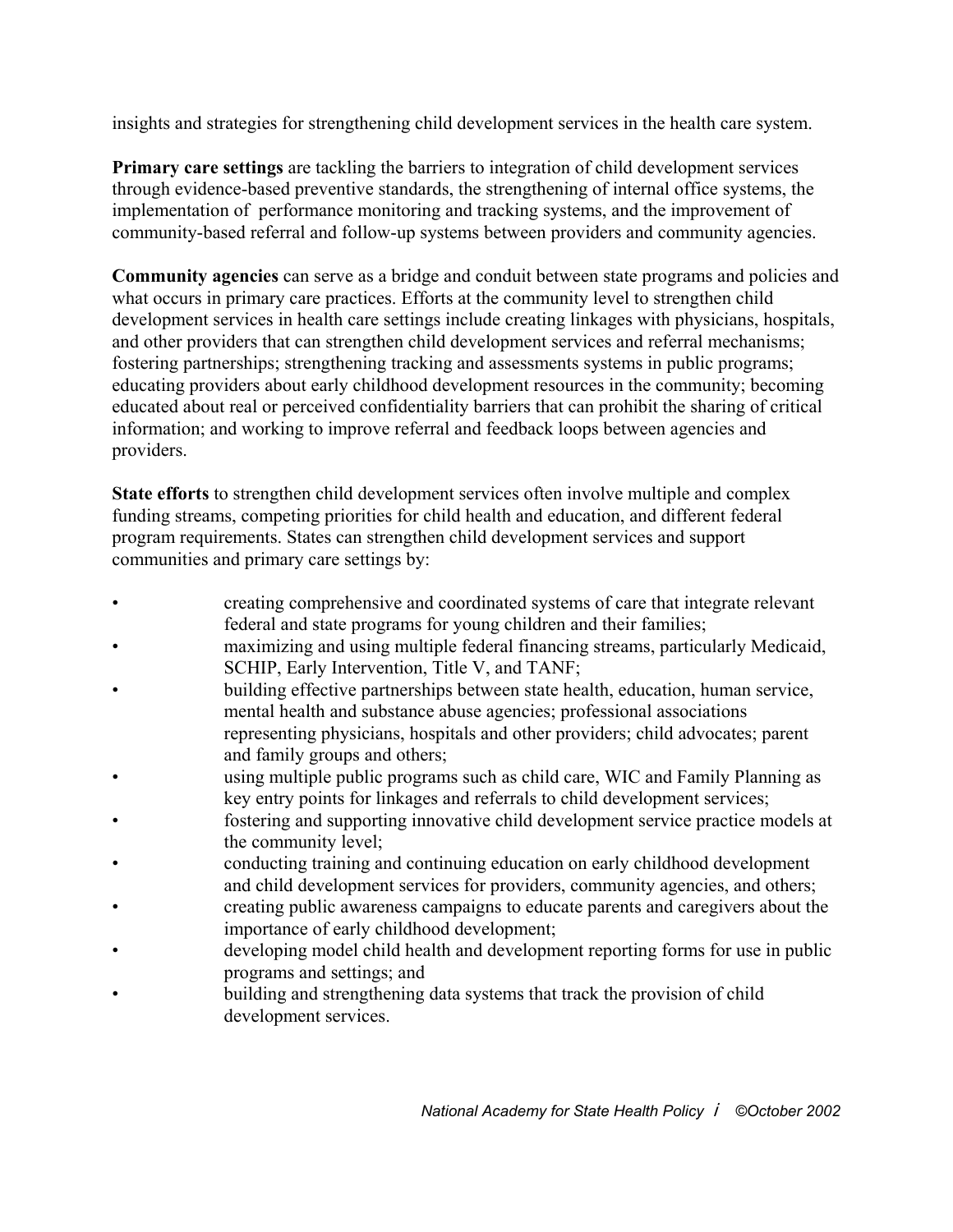## **TABLE OF CONTENTS**

| Challenges to Integrating Child Development Services in the Health Care System 12                                                                                                                                                                                                                                                                                                        |
|------------------------------------------------------------------------------------------------------------------------------------------------------------------------------------------------------------------------------------------------------------------------------------------------------------------------------------------------------------------------------------------|
| Strategies for Improving Child Development Services in the Health Care System  14<br>Maximizing Child Development Services Under Medicaid and SCHIP 14<br>Capitalizing on States' Roles as Insurance Regulators and Purchasers  16<br>Improving Accountability, Quality, and Data and Tracking Systems 17<br>Strengthening Health Profession Education, Accreditation, and Licensure  20 |
|                                                                                                                                                                                                                                                                                                                                                                                          |
|                                                                                                                                                                                                                                                                                                                                                                                          |
|                                                                                                                                                                                                                                                                                                                                                                                          |
|                                                                                                                                                                                                                                                                                                                                                                                          |
|                                                                                                                                                                                                                                                                                                                                                                                          |

Appendix A: Overview of Developmental Screening Tools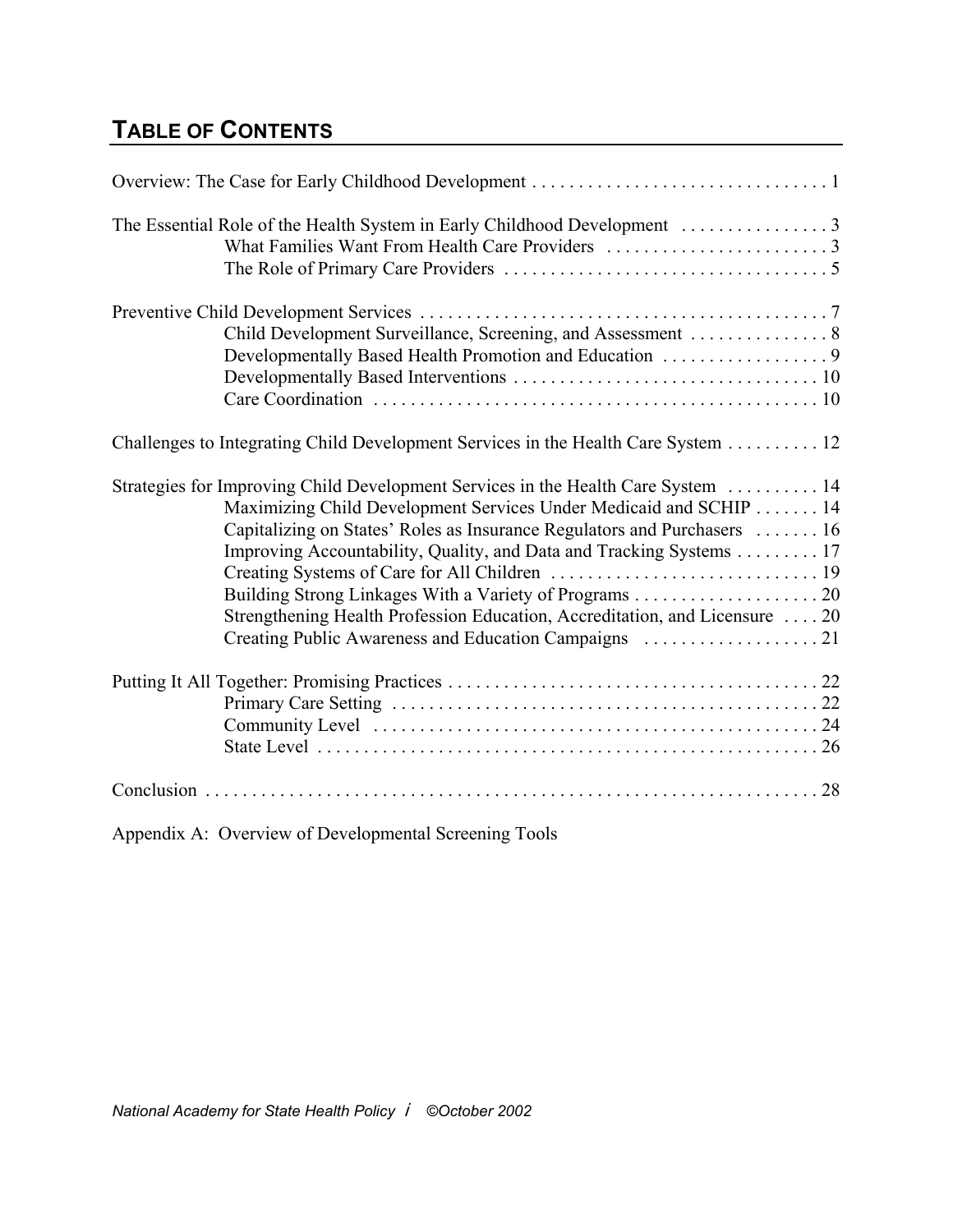## **OVERVIEW: THE CASE FOR EARLY CHILDHOOD DEVELOPMENT**

The concept of investing early in children, youth, and their families early in order to prevent health, education, and social problems in the future is not new. Studies have demonstrated the benefits and cost-effectiveness of prevention programs and efforts targeted to women, infants, and children, particularly those who are low-income.<sup>2</sup> In particular, early brain development research affirms the long-lasting impact that early experiences in the first five years of life have on young children and stresses the importance of maximizing investments in early childhood development.

Recent early brain development reports based on a decade of research confirm that child development is far more complex than previous notions of "nature versus nurture." As this research makes clear, human development is a dynamic and interactive process between genetics and experience that occurs rapidly from birth to age five but is also life-long. Early environments, nurturing relationships, human interaction, early experiences, and culture are among the factors that play a critical role in a child's development.<sup>3</sup> Moreover, early emotional development and early learning are interrelated. Children who do not reach age-appropriate social and emotional milestones, such as a secure attachment with a parent or other primary caregiver, face a far greater risk of school failure.<sup>4</sup>

The critical foundations for learning, school success, health, and general well-being are established well before a child enters kindergarten. Children's physical health, cognition, social emotional development, and language development are essential underpinnings to school readiness. However, striking disparities in what children know and can do are evident very early, are strongly associated with social and economic circumstances, and are predictive of subsequent academic performance.<sup>5</sup> Children who are not successful early in school may also have greater problems with later behavioral, emotional, academic, and social development.<sup>6</sup> Fortunately, early investments in young children and their families can make a significant impact on child wellbeing and reduce the need for more costly interventions. Early intervention efforts have been shown to improve school readiness, health status, and academic achievement, and to reduce the need for grade retention, special education services, and welfare dependency.<sup>7</sup>

<sup>&</sup>lt;sup>2</sup> Centers for Disease Control and Prevention. An Ounce of Prevention... What Are the Returns? 2<sup>nd</sup> ed., rev. Atlanta, GA: US Department of Health and Human Services, CDC, 1999; Karoly, L. *Investing in Our Children: What We Know and Don't Know About the Costs and Benefits of Early Childhood Interventions*. Santa Monica, CA: RAND, 1998.

<sup>3</sup> Shonkoff, JP and Phillips, DA. *From Neurons to Neighborhoods: The Science of Early Childhood Development*. Washington DC: National Research Council and Institute of Medicine, 2000.

<sup>4</sup> Peth-Pierce, R. *A Good Beginning: Sending America's Children to School with the Social and Emotional Competence They Need to Succeed*. Bethesda, Maryland: The Child Mental Health Foundations and Agencies Network.

 $<sup>5</sup>$  Ibid.</sup>

<sup>6</sup> Ibid.

<sup>7</sup> Karoly, L. *Investing in Our Children: What We Know and Don't Know About the Costs and Benefits of Early Childhood Interventions,* 1998.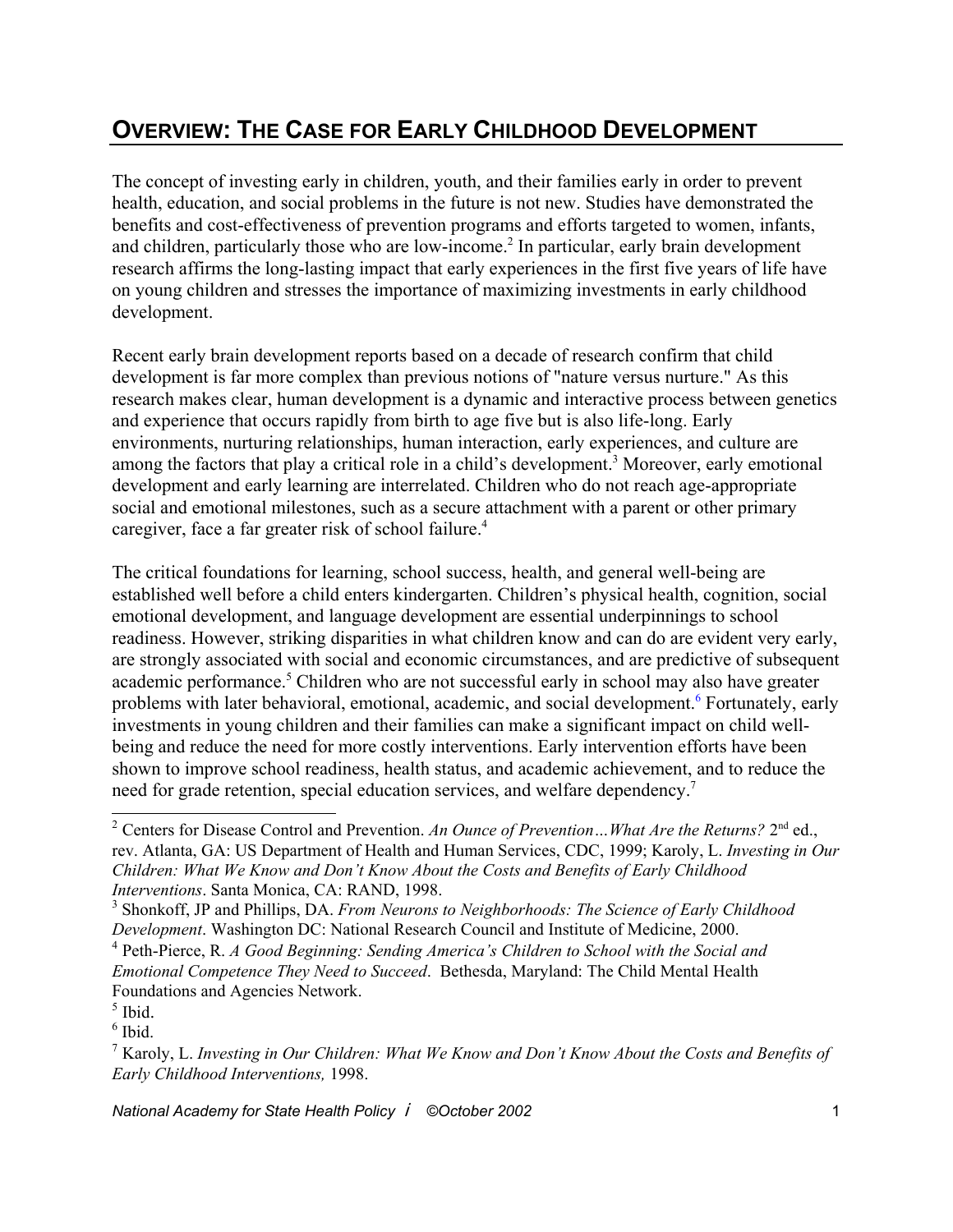The health care system plays a central role in promoting optimal child health and development and in contributing to school readiness. It is the one system with which nearly all families come in contact in a child's first five years of life and can intervene even before a child enters school. The health care system can help solidify a child's trajectory for academic success by assuring that infants are born healthy, that parents receive child development information and support, and that children meet their optimum developmental potential. Health care services that support a child's healthy development should begin as early in pregnancy as possible and continue throughout a child's first five years of life.

While many recognize the health care system's important role in early childhood development, routine child development services are not consistently provided in health care settings. Flexibility in federal programs such as Medicaid and the State Children's Health Insurance Program (SCHIP) provide an important opportunity to strengthen early childhood development services. This issue brief provides a framework for the provision of child development services in the health care system, offers strategies for strengthening child development services, and identifies examples of promising practices at the state, community, and primary care level. It is based on the research, key national policy reports, and state and local innovations that were featured at a national meeting of state health agency administrators, providers, and others interested in improving early childhood development services, policies, and practices.<sup>8</sup>

<sup>&</sup>lt;sup>8</sup> "Improving Early Childhood Development: Promising Strategies for States and the Health Care System" was held January 30–February 1, 2002 in Jacksonville, FL. The national meeting was co-sponsored by the Agency for Healthcare Research and Quality User Liaison Program, Centers for Medicare and Medicaid Services, The Commonwealth Fund, and the American Academy of Pediatrics, and administered by the National Academy for State Health Policy. Senior state and local health officials from across the country participated in presentations and discussions to address ways to strengthen early childhood development services in the health care system.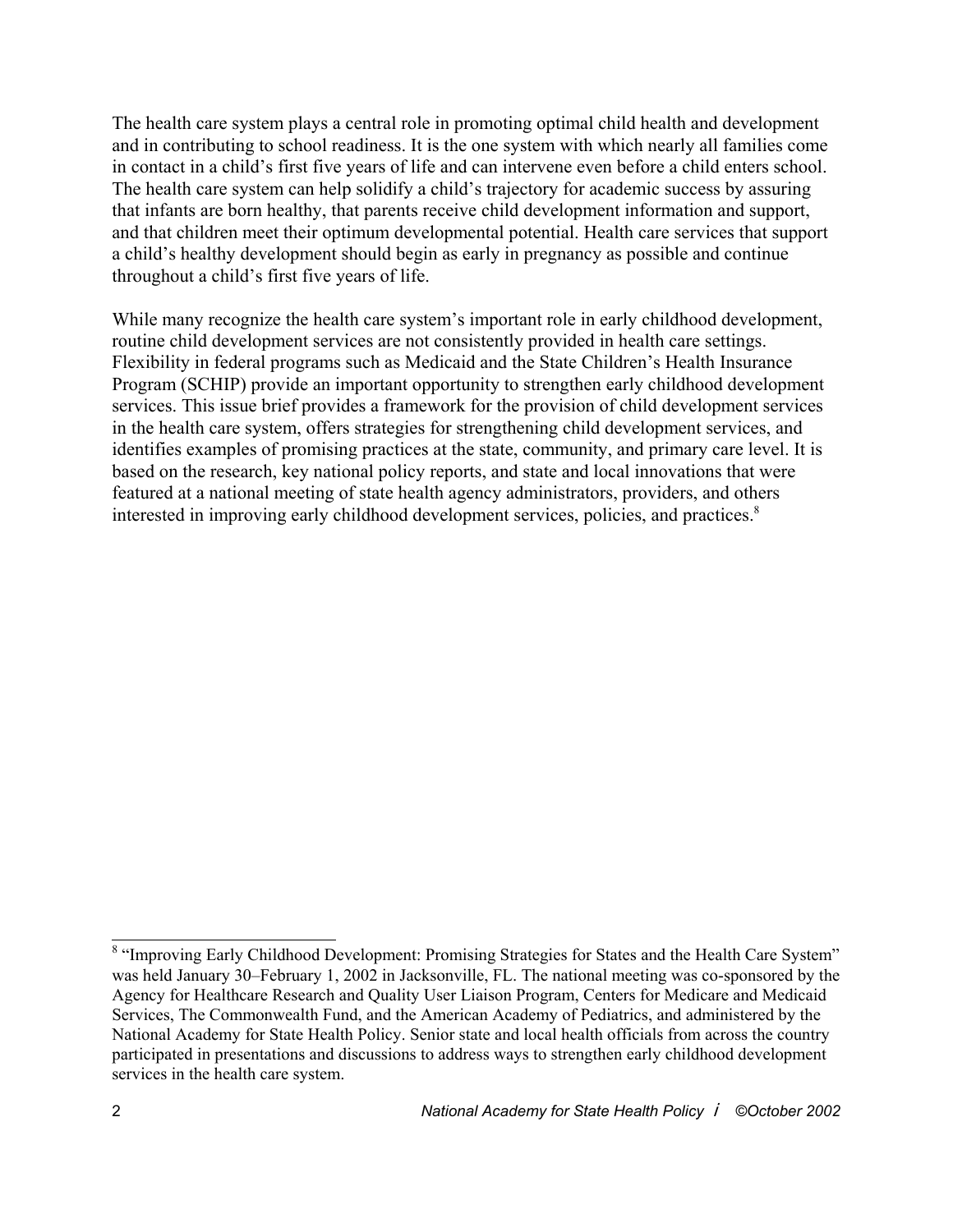### **THE ESSENTIAL ROLE OF THE HEALTH SYSTEM IN EARLY CHILDHOOD DEVELOPMENT**

Without the active and ongoing involvement of the health care system in child development, opportunities for assuring optimal development can be missed, and developmental problems can often go undetected until a child enters kindergarten or even later. Approximately 15 to 18 percent of children in the United States have a developmental or behavioral disability; however, only 50 percent of these children are identified as having a problem prior to starting school.<sup>9</sup> Preventive child health and development services address behavioral, social, and learning problems in the health care system and help improve trajectories for very young children, especially those who are low-income.

Nearly one in five young children (18 percent in 2000) live in poverty in the United States.<sup>10</sup> Children who live in poverty are more likely to be at-risk for poor health, academic, and social outcomes. These children, including the children of the working poor, are more likely to be uninsured, have unmet medical needs, and have no usual source of care.<sup>11</sup> Parents who are lowincome are more likely to have higher rates of mental health problems and report generally higher levels of stress.<sup>12</sup> They are less likely to engage in activities that help foster healthy child development, such as breast-feeding, establishing daily routines, and reading to their child.<sup>13</sup>

#### **What Families Want From Health Care Providers to Support Their Child's Healthy Development**

All families with young children need some type of support during their child's early years. Changes in family structure, work patterns, and other aspects of society are placing increased demands on families which, in turn, can have a negative impact on child development. These challenges are further compounded when families are low-income, headed by a teen parent, experience substance abuse and mental health problems, or have other issues. To navigate their child's first years of life, families want more information, services and assistance from health care providers on how they can help their children thrive and learn.<sup>14</sup>

<sup>9</sup> Glascoe FP. "Early Detection of Developmental and Behavioral Problems." *Pediatrics in Review*. 2000: Vol. 21, No. 8: 272-280.

<sup>10</sup> Song, Y and Lu, H. *Early Childhood Poverty: A Statistical Profile*. New York: National Center for Children in Poverty, March 2002.

<sup>&</sup>lt;sup>11</sup> Bloom B, and Tonthat L. "Summary Health Statistics for U.S. Children: National Health Interview Survey," 1997 Vital Health Stat 10(203), 2002.

<sup>12</sup> Vandivere S, Anderson Moore K, and Zaslow M. *Children's Family Environment, 1999 Snapshots of America's Families II.* Washington, DC: Urban Institute, 1999.

<sup>&</sup>lt;sup>13</sup> Young KT, Davis K, Schoen C, et al. "Listening to parents: a national survey of parents with young children. *Arch of Pediatr and Adolesc Med*," March 1998: 152:255-262.

<sup>14</sup> Young, KT, Davis, K, and Schoen, C. *The Commonwealth Fund Survey of Parents with Young Children*. New York: The Commonwealth Fund, 1996.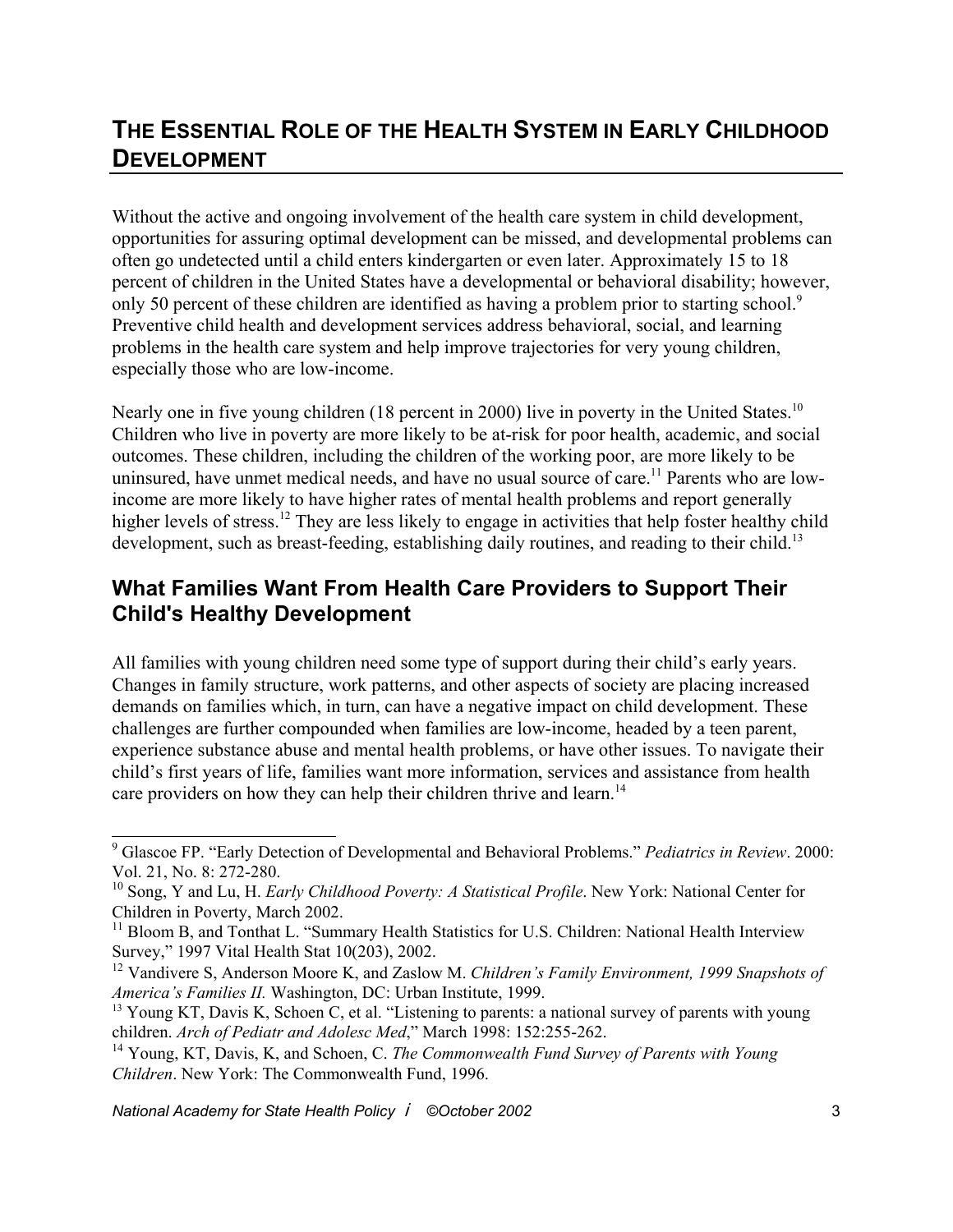Recent national surveys indicate that most parents understand the important role they play in their child's health and development. In fact, 71 percent of adults in a recent survey understand that brain development can be impacted very early and 76 percent realize that a child's early experiences have a significant impact on abilities that appear much later in a child's life.<sup>15</sup> Many families, however, lack important knowledge and information about how they can best support their child's optimal development.

Families overwhelmingly indicate that they want accessible child development information and guidance from credible and knowledgeable sources. Outside of their own family, parents most frequently rely on and turn to their pediatric provider<sup>16</sup> for information about parenting and child development.<sup>17</sup> In spite of what families clearly want from their pediatric provider, child development services are not consistently provided in health care settings. In a national survey of parents with young children, parents were least satisfied with the extent to which their child's regular doctor helped them understand their child's development.<sup>18</sup>

In addition to child development information and guidance, parents want support from providers in other areas that can affect child health and well-being.

For parents of young children:

- 89 percent believe that health care providers should ask about alcohol or drug use in the home; however, only 44 percent of parents have been asked this by their provider,
- 85 percent believe providers should ask whether a parent has someone to turn to for emotional support, but less than 50 percent of parents have been asked by their provider,
- 56 percent believe providers should ask about violence in the community but less than 22 percent have been asked this by their provider.<sup>19</sup>

<sup>15</sup> Civitas, Brio Corporation, Zero-to-Three and DYG, Inc. *What Grown-ups Understand About Child Development: A National Benchmark Survey*, 2000.

<sup>&</sup>lt;sup>16</sup> "Pediatric provider" and "primary health care provider" are used interchangeably in this issue brief to refer to any health care provider (including pediatricians, family physicians, and nurse practitioners) and setting (including managed care organizations, private practices, community health centers, and local health departments) that provide preventive child health and development services to infants and young children.

<sup>17</sup> *What Grown-ups Understand About Child Development: A National Benchmark Survey*, 2000.

<sup>18</sup> Young, KT, Davis, K, and Schoen, C. *The Commonwealth Fund Survey of Parents with Young Children*. New York: The Commonwealth Fund, 1996.

<sup>19</sup> Halfon, N, Olson, L, et. al. *Summary Statistics from the National Survey of Early Childhood Health, 2000*, National Survey of Early Childhood Health Summary Statistics.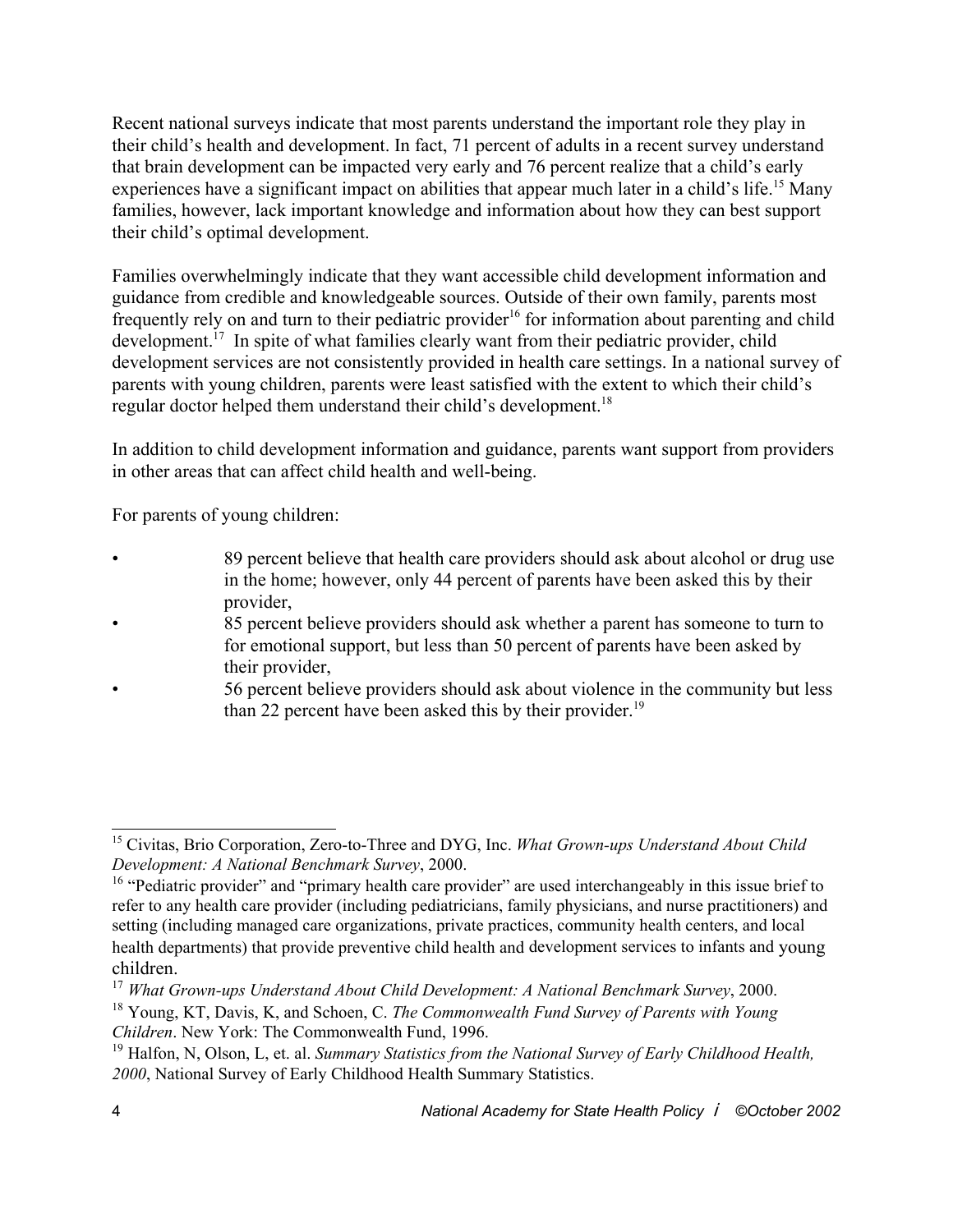#### **The Role of Primary Care Providers**

Child development services are provided by a variety of primary health care providers such as pediatricians, family physicians, and nurse practitioners, and in settings including local health departments, community health centers, and private physician practices. Regardless of the setting, it is important that children and their families have a medical home: accessible, continuous, comprehensive, and coordinated health care provided or directed by well-trained physicians who are able to manage all aspects of a child's pediatric care.20

Primary care providers play a central role in child development, particularly in the first five years of a child's life and even before a child is born or conceived. They have regular access to women, infants, young children, and families, providing an important window of opportunity to assess and positively influence child health and development. For instance, providers can educate women of child-bearing age about the importance of folic acid intake to prevent neural tube defects<sup>21</sup> and promote proper nutrition and adequate prenatal care to lower the risk of having a low-birthweight infant.<sup>22</sup> For very young children, pediatric providers recommend and help assure that children receive nine to ten well-child visits within the first 24 months of life.<sup>23</sup>

In addition to placing greater focus on child development, pediatric providers can address family, psychosocial, and community issues during general health supervision. They can use child health and development visits as an opportunity to inquire about the health of the mother or primary caregiver. For women with maternal depression or other mental health concerns, pediatric providers can serve as an important link to other services and supports. Finally, a clear link exists between a mother's use of health services for herself and her use of services for her child, a fact that may encourage providers to use a two-generational approach to child health services.<sup>24</sup>

<sup>20</sup> Policy Statement: "The Medical Home." *Pediatrics*. 1992: Vol. 90, No. 5: pp. 774.

<sup>21</sup> Acuna J, Yoon P, and Erickson D. *The Prevention of Neural Tube Defects with Folic Acid,* the Centers for Disease Control and Prevention, and the Pan American Health Organization.

<sup>&</sup>lt;sup>22</sup> Centers for Disease Control and Prevention. An Ounce of Prevention... What Are the Returns? 2<sup>nd</sup> ed., rev. Atlanta, GA: US Department of Health and Human Services, CDC, 1999.

<sup>23</sup> Policy Statement: "Recommendations for Preventive Pediatric Health Care." *Pediatrics*, 2000: Vol. 105, No. 03: pp. 645.

<sup>&</sup>lt;sup>24</sup> Wright K, Kuo A, Regalado M, and Halfon, N. "Developmental and Behavioral Health Services for Children: Opportunities and Challenges for Proposition 10," in N Halfon, E Shulman and M Hochstein, eds., *Building Community Systems for Young Children*, UCLA Center for Healthier Children, Families and Communities, 2001.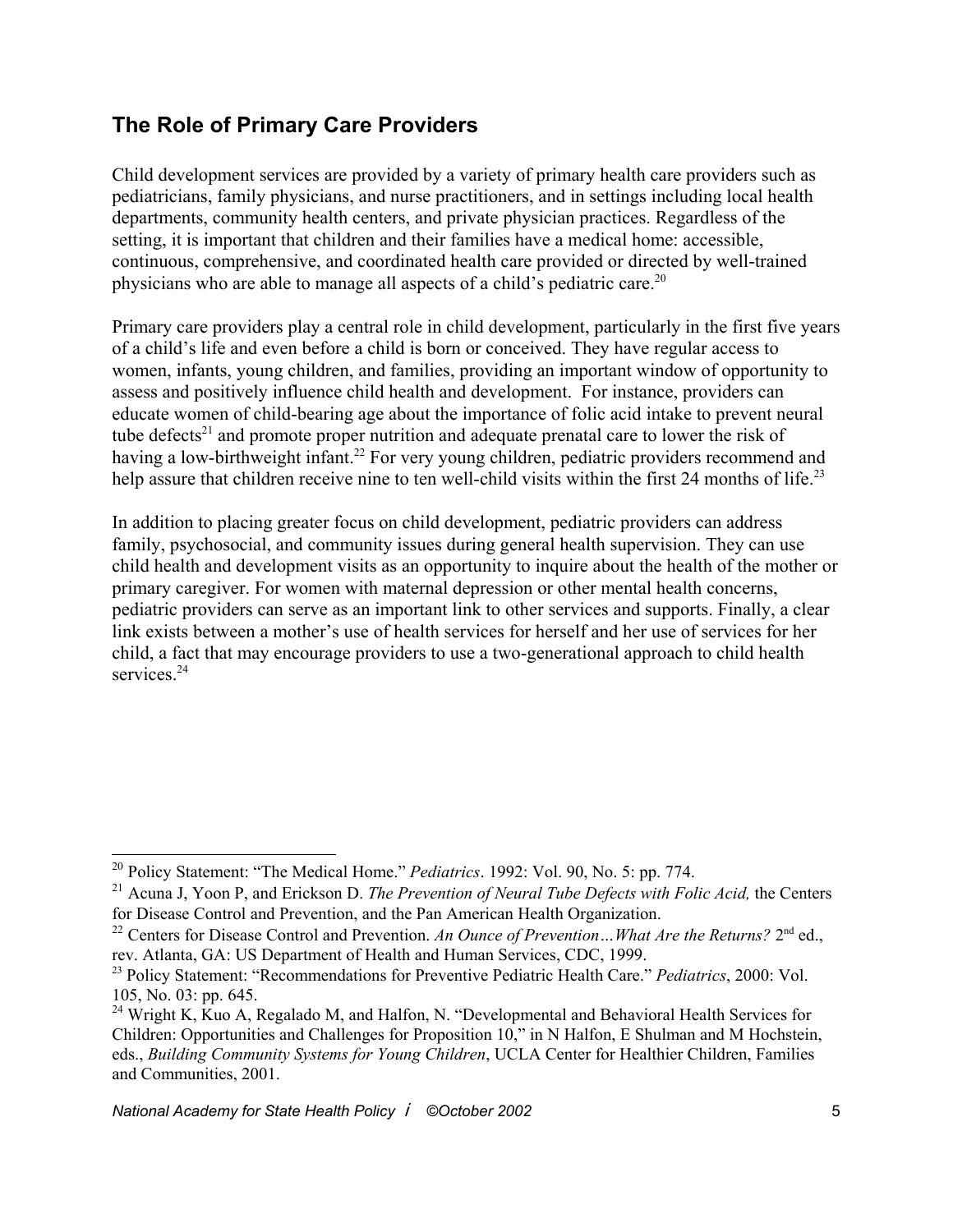#### **The Impact of Parental Depression on Child Development**

 Depression is the most prevalent mental disorder nationally. It occurs twice as frequently in low-income groups as compared to others and is the leading cause of disability among women.<sup>25</sup>

Infants and toddlers of depressed parents are:

- less attentive, more fussy, and experience lower activity levels,
- 6-8 times more likely to be diagnosed with a major depressive disorder, and
- 5 times more likely to develop conduct disorders.<sup>26</sup>

 Parental depression can lead to harsh or negative interactions with the child, lack of interest or follow-through on important prevention activities such as use of car seats and child-proofing, and limited school readiness for children.<sup>27</sup>

When asked about child development assessment, most pediatricians (93 percent) agree that pediatricians should inquire about child development during health supervision; however, few (36 percent) think that their time is sufficient for developmental assessments and still others (65 percent) report having inadequate training in assessment. 28 The emphasis in many pediatric visits continues to be on more traditional preventive health topics such as immunizations and nutrition.

<sup>25</sup> Lennon MC, Blome J, and English K. *Depression and Low-Income Women: Challenges for TANF and Welfare-to-Work Policies and Programs*. New York: National Center for Children in Poverty, 2001.  $26$  Ibid.

<sup>&</sup>lt;sup>27</sup> Adalist-Estrin A, "The Influence of Parental Mental Health on Child Development." Presentation at the Agency for Healthcare Research and Quality, User Liaison Program, Improving Early Childhood Development: Promising Strategies for States and the Health Care System, Jacksonville, FL. January 2002.

<sup>&</sup>lt;sup>28</sup> Halfon N, Hochstein M, Sareen H, et al. "Barriers to the Provision of Developmental Assessments During Pediatric Health Supervision," Presentation at the Pediatric Academic Societies Meeting, Baltimore, MD. May 2001.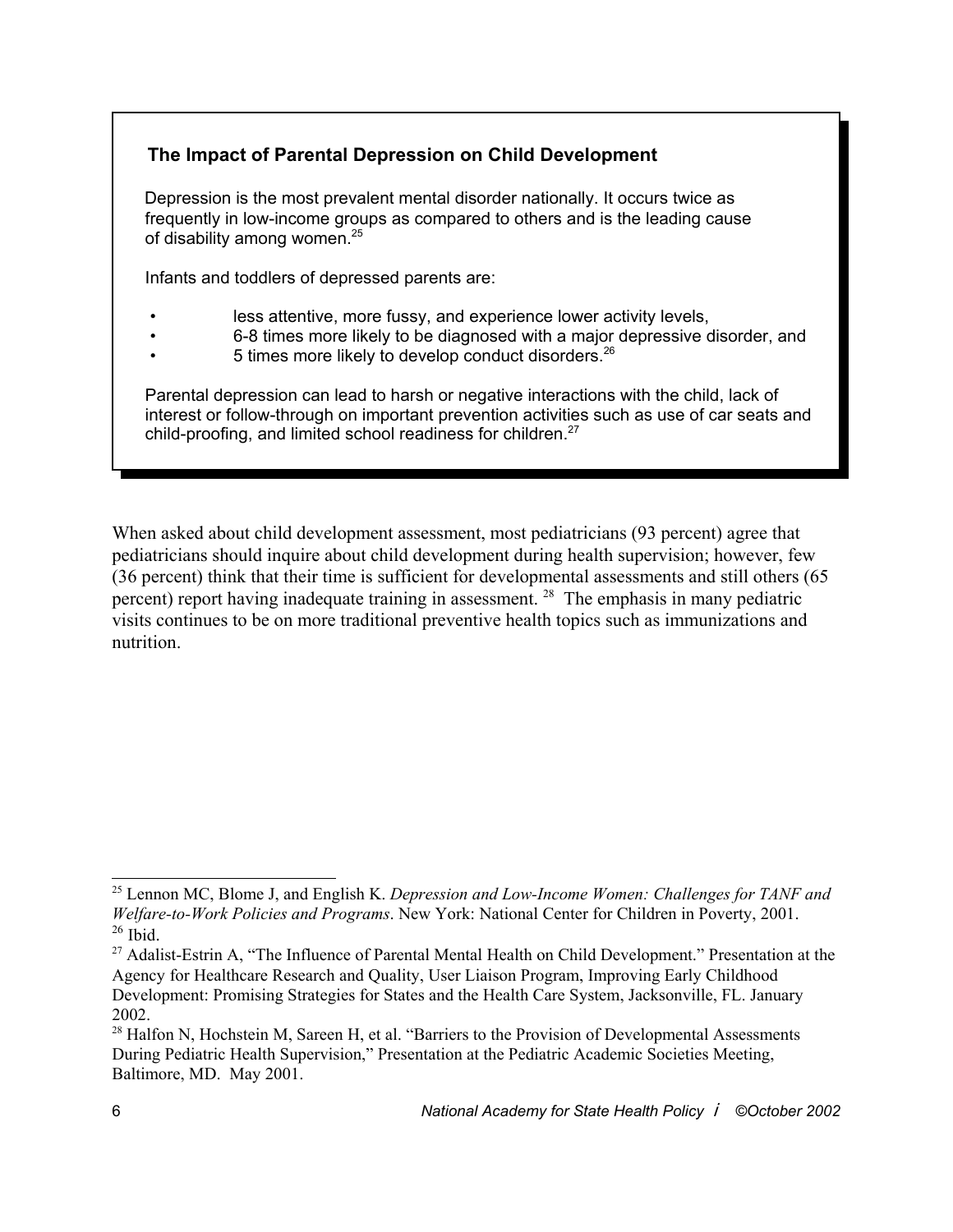## **PREVENTIVE CHILD DEVELOPMENT SERVICES: PROMOTING THE OPTIMAL DEVELOPMENT OF YOUNG CHILDREN**

Child development services should be a routine part of preventive pediatric care and an integral component of general child health supervision. However, the degree to which they are regularly provided by primary care providers is inconsistent. Numerous factors and competing priorities for preventive pediatric care mean that child development services can get shortchanged. When child development services such as developmental assessments and anticipatory guidance are delivered, they are often a small and indistinguishable piece of general primary pediatric services. This makes it difficult to target services for quality improvement and enhanced service provision strategies that are separate from other components of health supervision.<sup>29</sup> Fortunately, early brain research reports have prompted health care providers and others to more clearly define the scope of routine child development services and take measures to improve the quality and consistency of services.

Child development services can be categorized in the following four key areas:

- **developmental surveillance, screening and assessment** services that include gathering information from the parent, developmental monitoring including screening for developmental problems, parent-child observation, and assessment of child development and behavior;
- **developmentally-based health promotion and education** including anticipatory guidance and parent education that addresses areas such as the parent-infant relationship, sleep patterns, discipline, injury prevention, and language development, and literacy programs that encourage reading to young children;
- **developmentally-based interventions** that provide families with services and support within or outside of the health care setting and through mechanisms such as phone consultation and home visiting. Interventions include problem-focused counseling and speech, language, and physical therapies for children who have or are at-risk of developmental delays; and
	- **care coordination** to manage and monitor the ongoing care of young children and link families to community agencies and services not provided in the health care setting.<sup>30</sup>

<sup>&</sup>lt;sup>29</sup> Regalado, M and Halfon, N. "Primary Care Services Promoting Optimal Child Development From Birth to Age 3 Years: Review of the Literature." *Archives of Pediatric Adolescent Medicine*, 2001: Vol. 155: 1311-1322.

 $30$  Ibid.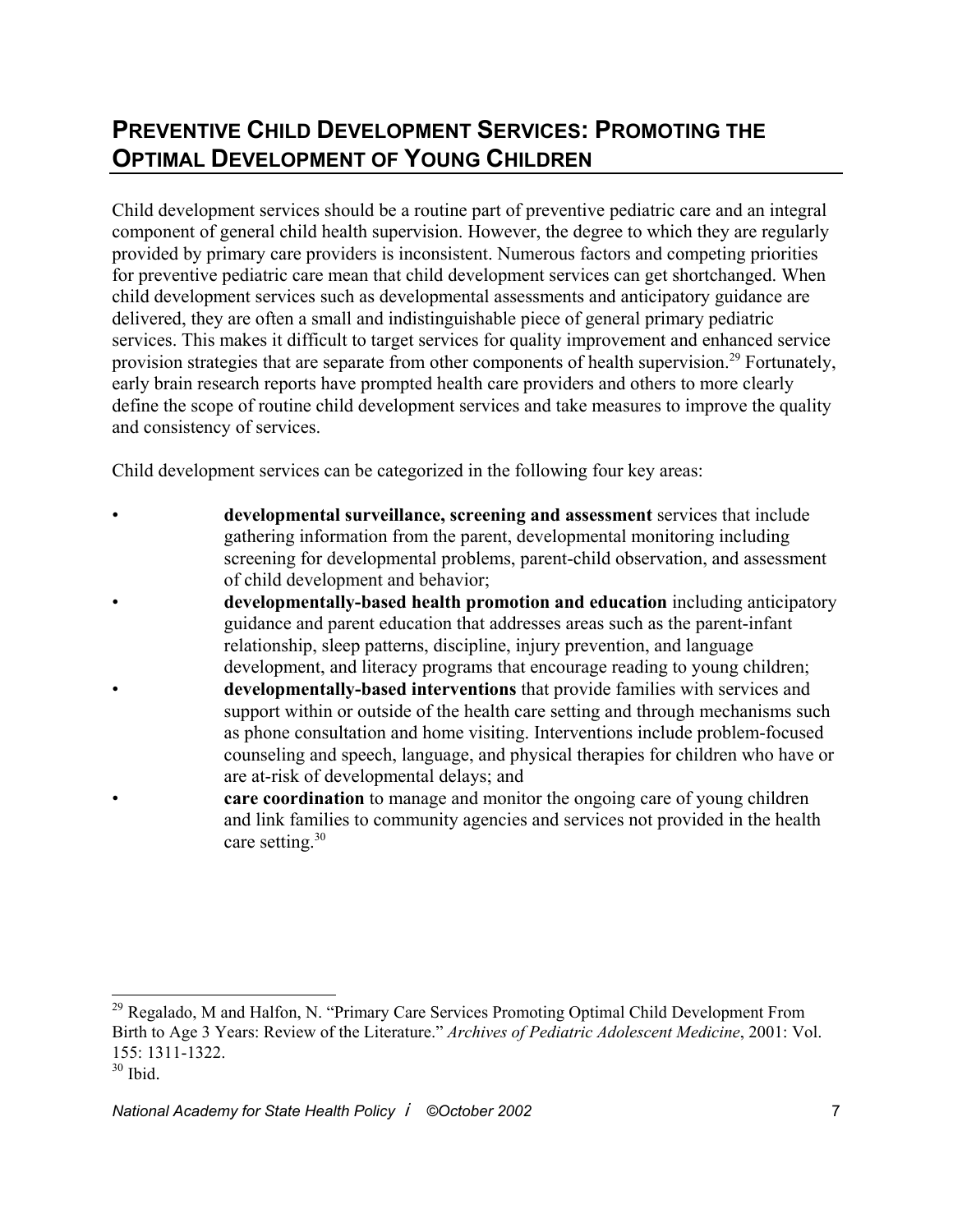#### **Child Development Surveillance, Screening, and Assessment**

#### **Levels of Early Childhood Development Detection<sup>31</sup>**

 **Developmental surveillance or monitoring** includes eliciting and attending to parental concerns, obtaining a relevant developmental history, making accurate and informative observations of children, and sharing opinions and concerns with other relevant professionals.32 It means assessing risk factors for negative developmental outcomes, including prenatal and perinatal conditions, nutritional deficiencies, environmental toxins, sensory impairments, and poverty.

 **Developmental screening** refers to a brief assessment procedure designed to identify children who should receive more intensive diagnoses or assessments.<sup>33</sup>

 **Developmental assessment or evaluation** refers to a more in-depth evaluation of children and may lead to a definitive diagnosis, plan of remediation, determination that there is no problem, or further observation.<sup>34</sup>

Routine developmental surveillance, screening, and assessment are important components of child development services for infants and young children. The American Academy of Pediatrics (AAP) recommends that all infants and young children be screened for developmental delays and that screening procedures be incorporated into the ongoing health care of the child as part of the provision of a medical home. Developmental screening should be part of routine preventive pediatric care that is culturally sensitive and family-centered, and connected to community-based resources and programs.35

Numerous evidence-based child development and behavioral assessment tools are available for screening and identifying developmental delays in young children. However, no single universally accepted tool currently exists. Each tool offers its own unique strengths and weaknesses for detecting developmental delays and application in a primary care setting.

<sup>&</sup>lt;sup>31</sup> Policy Statement: "Developmental Surveillance and Screening of Infants and Young Children." *Pediatrics*, 2001.Vol. 108, No. 1, pp. 192-196.

<sup>&</sup>lt;sup>32</sup> Dworkin, PH. "Detection of behavioral, developmental, and psychosocial problems in pediatric primary care practices." *Curr Opin Pediatr*. 1993;5:531-536.

<sup>33</sup> Meisels SJ, Provence, S. *Screening and Assessment Guidelines for Identifying Young Disabled and Developmentally Vulnerable Children and Their Families*. Washington, DC: National Center for Clinical Infant Programs, 1989.

<sup>&</sup>lt;sup>34</sup> Policy Statement: "Developmental Surveillance and Screening of Infants and Young Children." *Pediatrics*, pp. 192-196.

 $35$  Ibid.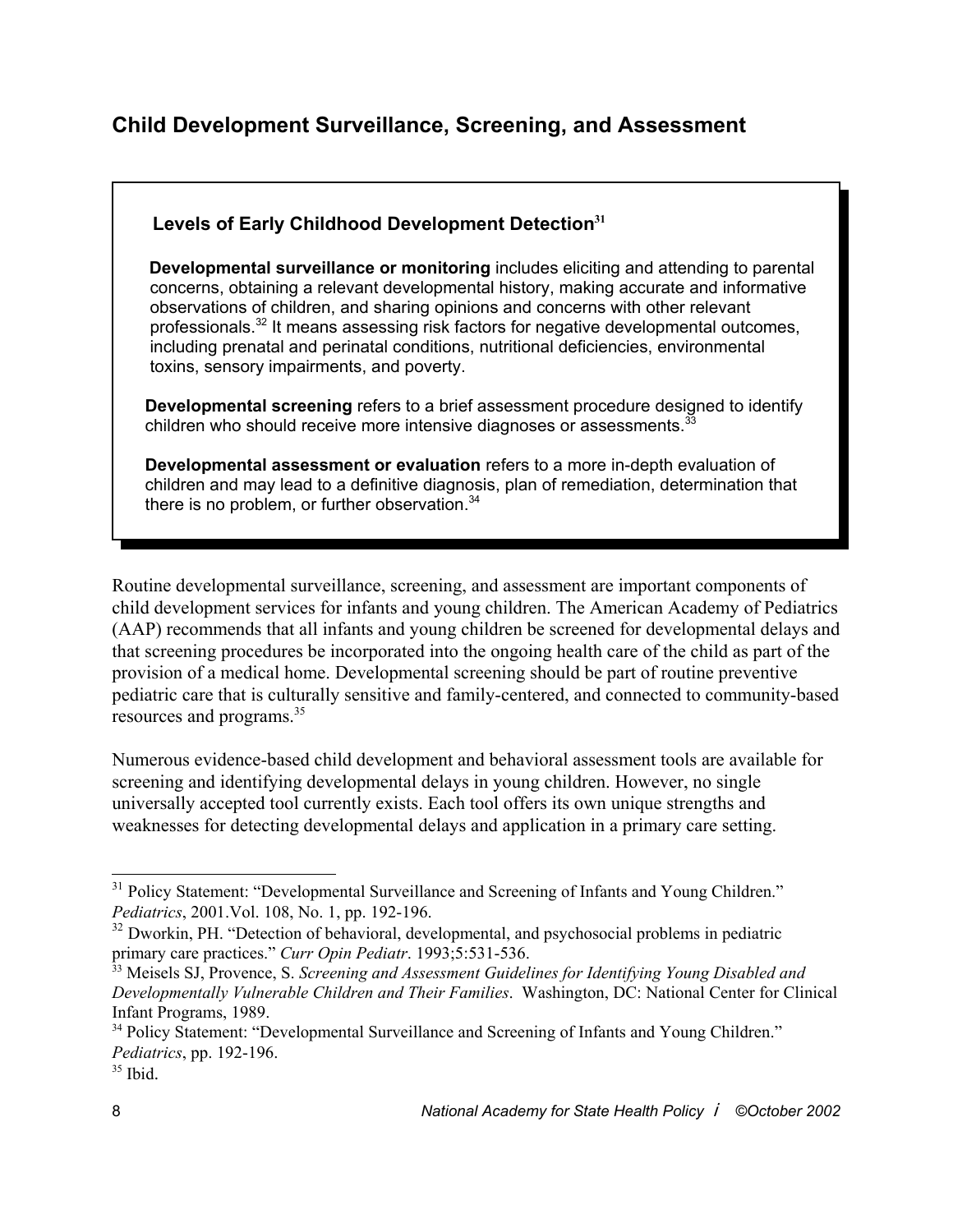The availability of multiple screening and assessment tools—combined with multiple factors such as limited physician training and time constraints—can impede the consistent use of standardized tools and the ability to implement assessment systems. For these and other reasons, many pediatric providers continue to rely on clinical judgment for detecting developmental delays rather than on standardized tools. In fact, only 44 percent of pediatricians report using a developmental screening instrument and 38 percent report using a formal assessment.<sup>36</sup>

Developmental screening tools that use parent report are increasingly being examined for use in health care settings because they may remove some of the time burden on pediatric providers. Structured mechanisms for eliciting parents' concerns have been shown to be fairly accurate and reliable in detecting children at risk of developmental problems.<sup>37</sup> Screening tools that rely on parent report such as the Ages and Stages Questionnaire (ASQ) and the Parents' Evaluation of Developmental Status (PEDS), are often favored because of their utility for integration in a primary care setting.38 (See Appendix A for an overview of developmental screening tools.)

### **Developmentally Based Health Promotion and Education**

Anticipatory guidance for parents and other caregivers is an important part of child development services and has been shown to improve child development outcomes. It includes preventive counseling to promote optimal growth and development, parenting education and developmental advice, and motivation to adopt healthier practices. Anticipatory guidance appears to be most effective when education efforts are directed toward increasing positive interaction between parent and child. It can also be effective when targeted to specific issues such as sleep habits, discipline, and promoting children's learning.<sup>39</sup>

Typically, anticipatory guidance acknowledges the importance of early emotional development, reinforces the parent-child relationship, and addresses those areas most conducive to early intervention. Topics for discussion often include:

- **parent-child interaction**,
- discipline,
- infant and toddler sleep habits,
- child temperament, and
- $\bullet$  child learning.<sup>40</sup>

<sup>36</sup> Halfon, N, Olson, L, et al. *Summary Statistics from the National Survey of Early Childhood Health,* 2000.

<sup>37</sup> Regalado, M and Halfon, N. *Primary Care Services Promoting Optimal Child Development*, 1311- 1322.

<sup>38</sup> Glascoe FP. "Early Detection of Developmental and Behavioral Problems." *Pediatrics in Review*, 272- 280.

<sup>39</sup> Regalado, M and Halfon, N. *Primary Care Services Promoting Optimal Child Development*, 1311- 1322.

 $40$  Ibid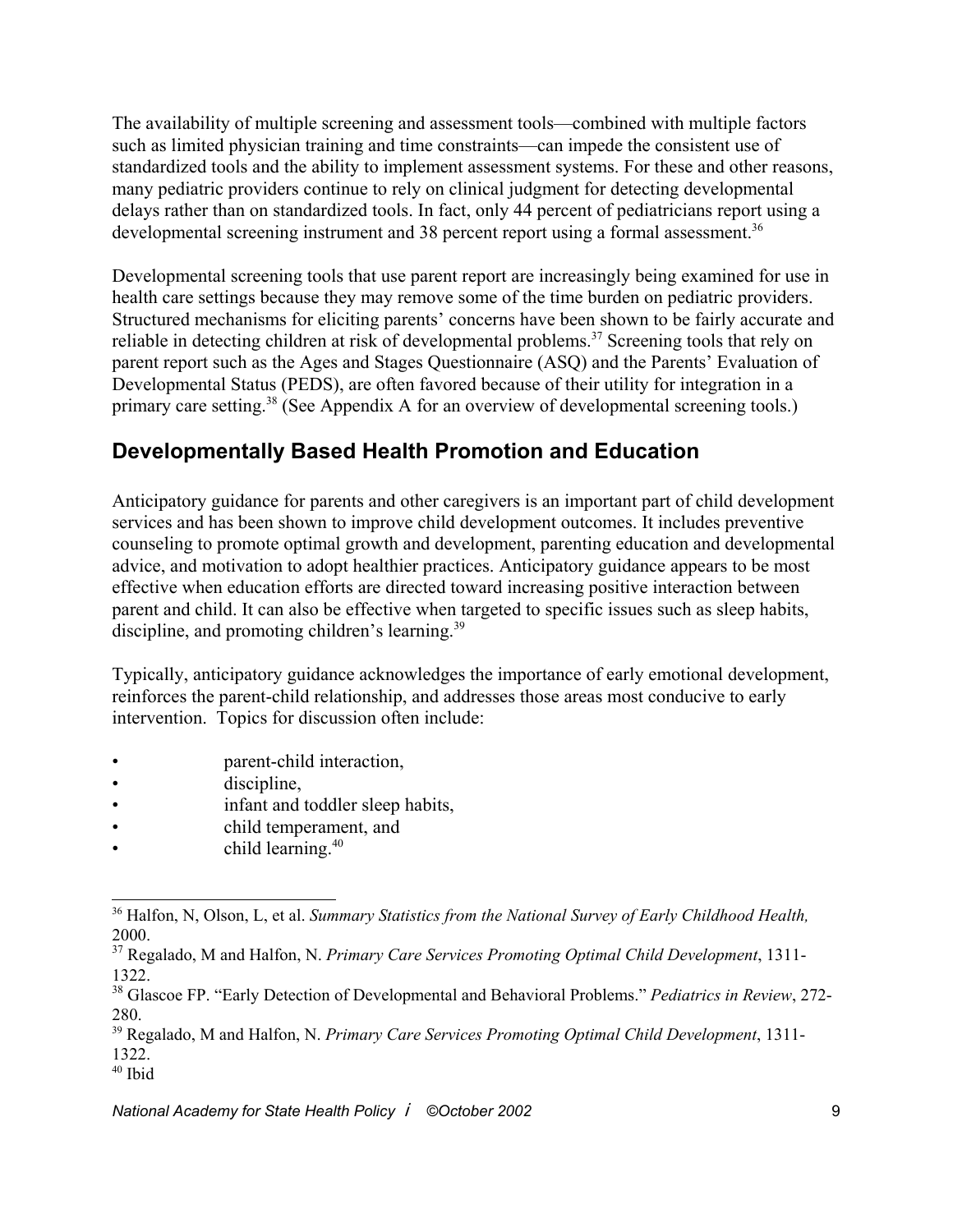Ideally, anticipatory guidance might also address other topics that can have a major impact on child and family health, among them injury prevention, maternal depression, and domestic violence.

Anticipatory guidance is maximized when effective and productive relationships exist between practitioners and parents. Families should feel comfortable addressing child development issues with their pediatric provider. In turn, providers need effective communication skills and techniques in order to elicit critical information about child development, to counsel parents, and to provide important developmentally-based education. In establishing relationship-based practices, providers focus their efforts on promoting the parent-child relationship and, at the same time, recognize that the relationship between the parent and practitioner is fundamental to quality services.<sup>41</sup>

### **Developmentally Based Interventions**

Developmentally based interventions provide families with young children with some of the services and supports that they need to assure their child's healthy development. These interventions may be provided within or outside of the health care setting and through such vehicles as phone consultation or home visiting. They may include such interventions as problem-focused counseling for excessive crying or the management of colic, or more intensive services such as speech, language, and physical therapies for children who have or are at-risk of developmental delays.

Among these interventions, home visiting is a long-standing prevention strategy used by states and communities to improve health outcomes for women, children, and their families, and a mechanism that is being used in many early childhood development efforts.<sup>42</sup> Home visiting is used to strengthen parenting skills, prevent child abuse and neglect, improve child health, and enhance child development services. It can serve as an important vehicle for providing or connecting families with additional supports such as smoking cessation services and additional parenting education.

### **Care Coordination**

Care coordination involves managing and monitoring the ongoing care of young children and their families and linking families to health and developmental services (e.g., behavioral and psycho social services) in the community. Since developmental interventions are outside of the pediatric office, linkages between pediatric settings and community based systems can be

<sup>&</sup>lt;sup>41</sup> Kaplan-Sanoff M, "Neurons to Neighborhoods." Presentation at the Agency for Healthcare Research and Quality, User Liaison Program, Improving Early Childhood Development: Promising Strategies for States and the Health Care System, Jacksonville, FL. January 2002.

<sup>42</sup> Curtis D, *Building State Medicaid Capacity to Provide Child Development Services: Early Findings from the ABCD Consortium*. Portland, ME: National Academy for State Health Policy, February 2002.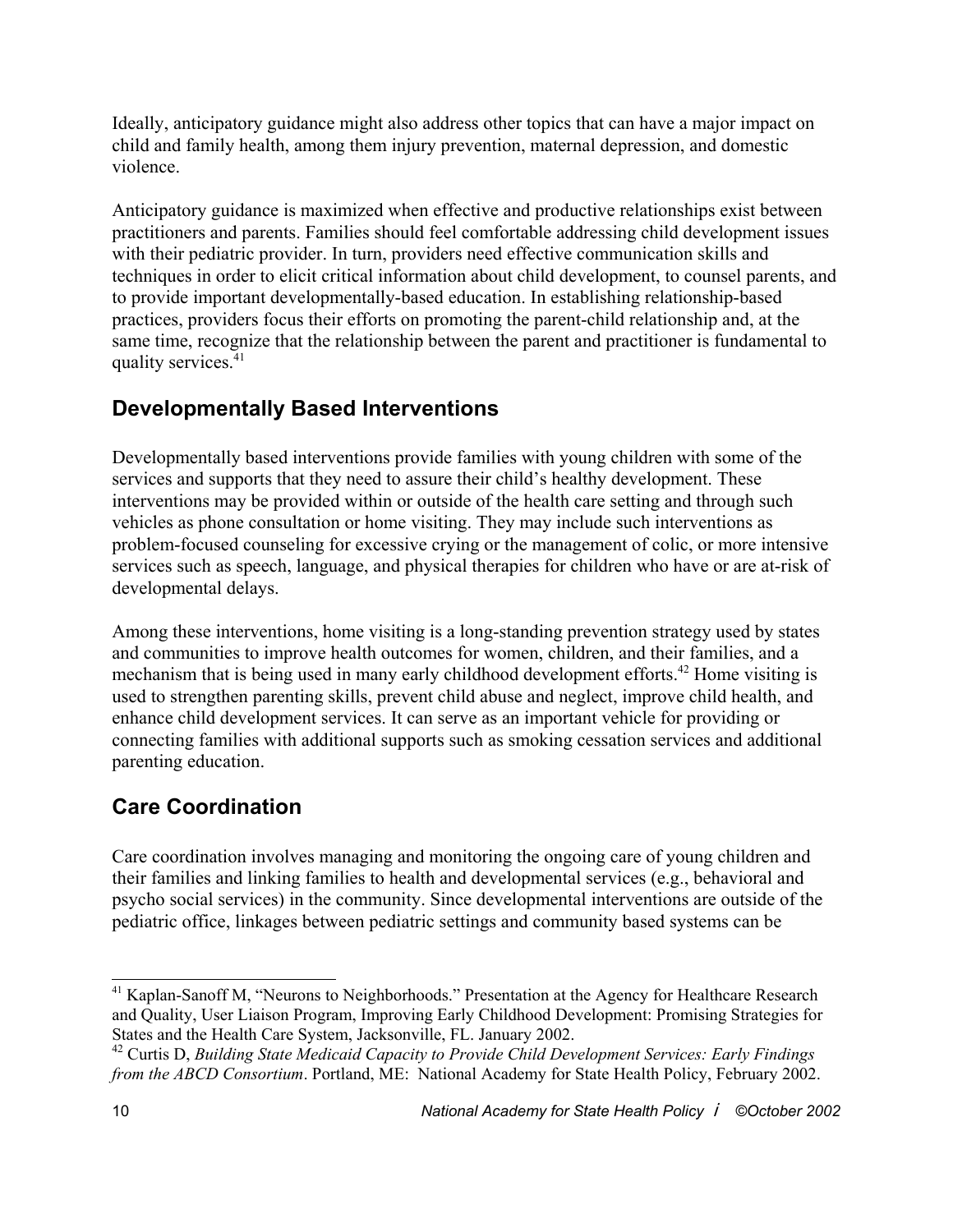inconsistent and incomplete.43 Care coordination is highly dependent on effective outreach and referral mechanisms, well-integrated systems of preventive care and early intervention services and supports, and efficient feedback loops between community agencies and providers.

<sup>43</sup> Halfon N, *Creating a Health Care Home for the 21st Century: Improving the Delivery of Developmental and Behavioral Services for Young Children*. Presentation at the Agency for Healthcare Research and Quality, User Liaison Program, January, 2002.

*National Academy for State Health Policy* i *©October 2002* 11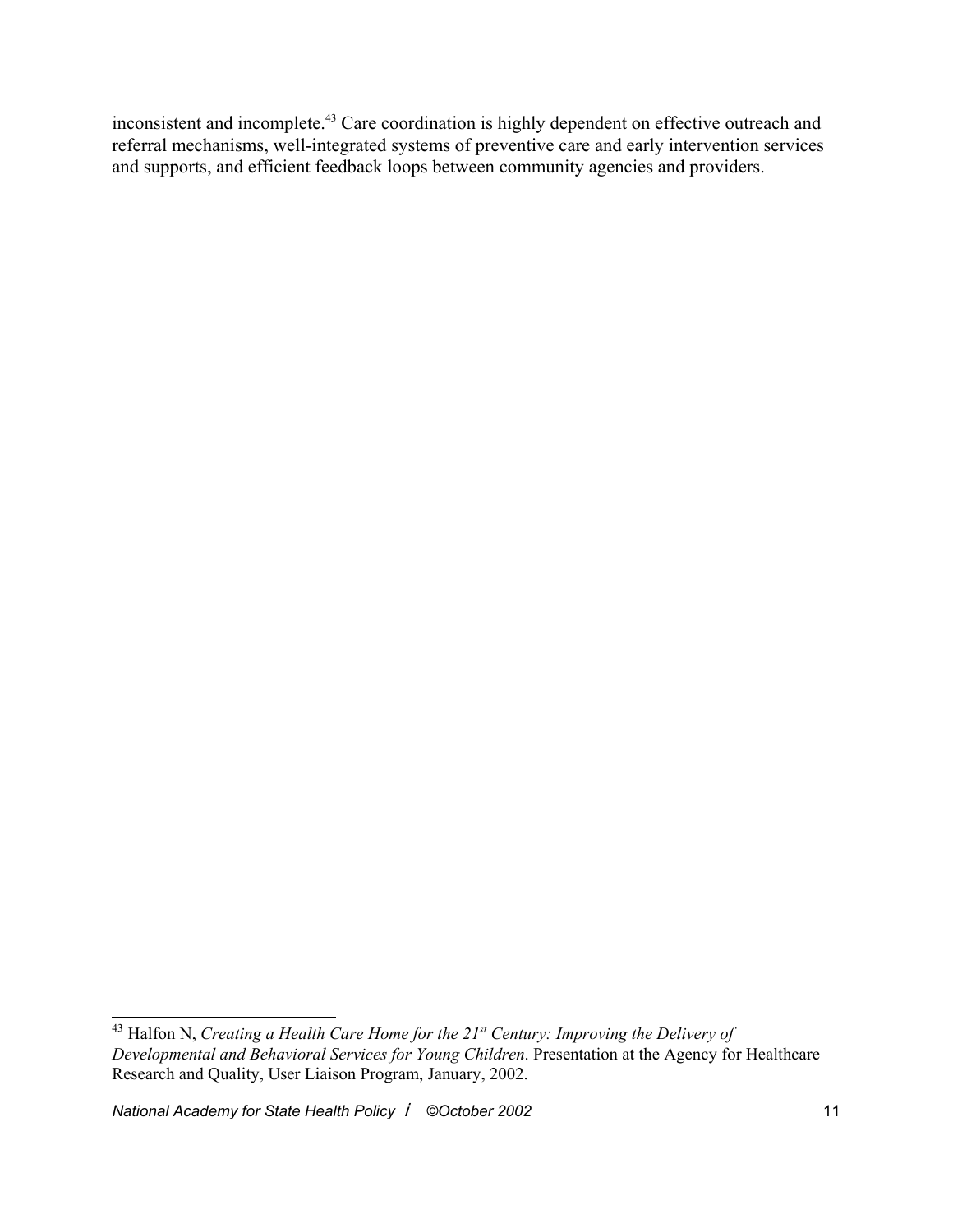### **CHALLENGES TO INTEGRATING CHILD DEVELOPMENT SERVICES IN THE HEALTH CARE SYSTEM**

In spite of national reports, policy statements and nationally-recognized child development guidelines such as Bright Futures,<sup>44</sup> the inclusion of routine child development services in the primary care setting remains highly inconsistent.

Key barriers include:

- time limitations for providers,
- lack of appropriate provider training to use developmental screening and assessment tools,
- inadequate reimbursement amounts and administrative barriers to billing,
- lack of bi-lingual providers, and
- graduate medical education programs that lack comprehensive training on early childhood education and development.

When families must be referred to services outside of the health care setting, insufficient community resources, inadequate provider referral mechanisms, and fragmented linkages between pediatric providers and community agencies provide further challenges.

These challenges are not limited to private pediatric providers and managed care organizations. Local health departments and community health centers may have more flexibility in determining the amount of time spent during well-child visits or in obtaining outside grants to support greater integration of child development services into their efforts. However, high client caseloads, insufficient resources, and administrative barriers to billing that outweigh relatively low reimbursement amounts present other challenges.

In addition to system and provider barriers, there are inherent challenges to early detection of developmental delays. Because child development is a dynamic and interactive process, children can develop at different rates making it difficult to fully assess whether a child is experiencing problems or just developing more slowly. Many families may not be aware of what a developmental screening will tell them and if a developmental delay is detected, where to take their child for services. In addition, some families may find it difficult to consider that their child is experiencing a developmental delay. For these and other reasons, many young children are

<sup>&</sup>lt;sup>44</sup> Bright Futures is a set of comprehensive, expert health supervision guidelines for children and adolescents from birth through age 21, which were initiated by the Health Resource and Services Administration, Maternal and Child Health Bureau, with additional support from the Centers for Medicaid and Medicare Services, and reviewed by over 1000 health professionals, educators, and child advocates.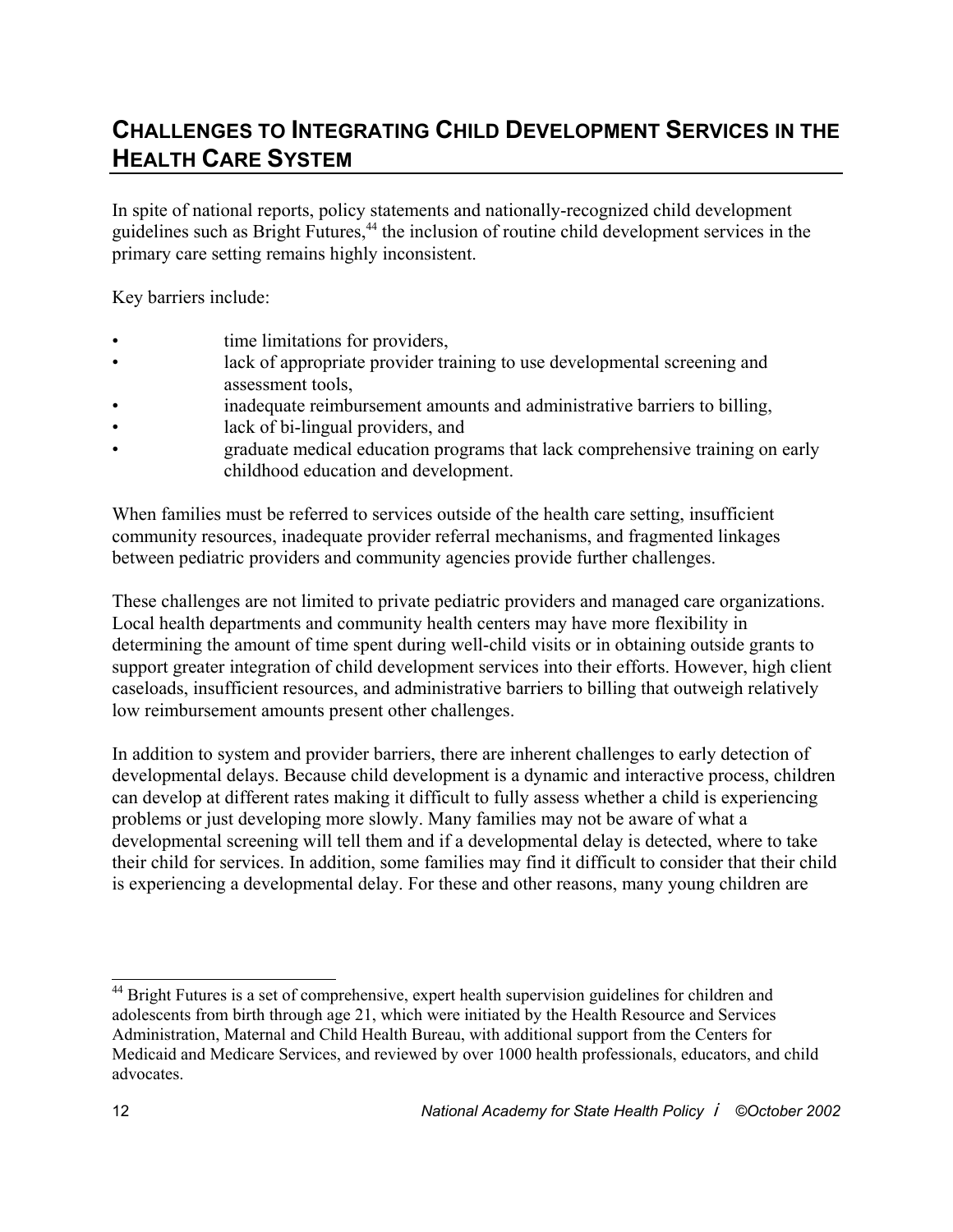often screened or given a more in-depth developmental assessment only when significant developmental delays are evident.<sup>45</sup>

Addressing the social and emotional health of young children and their families poses a particular challenge for the health care system. Children at risk for emotional and behavioral problems may be difficult to identify through routine pediatric care, and services and resources are difficult to find and coordinate, despite the fact that this aspect of early child development is a widespread concern. The mental health system does little for children ages 0 to 5, so the burden of responsibility falls to primary child health care providers. These providers may not have the expertise to address mental health issues for such young children and their families.

<sup>45</sup> Glascoe FP. Early Detection of Developmental and Behavioral Problems. *Pediatrics in Review*, 272- 280.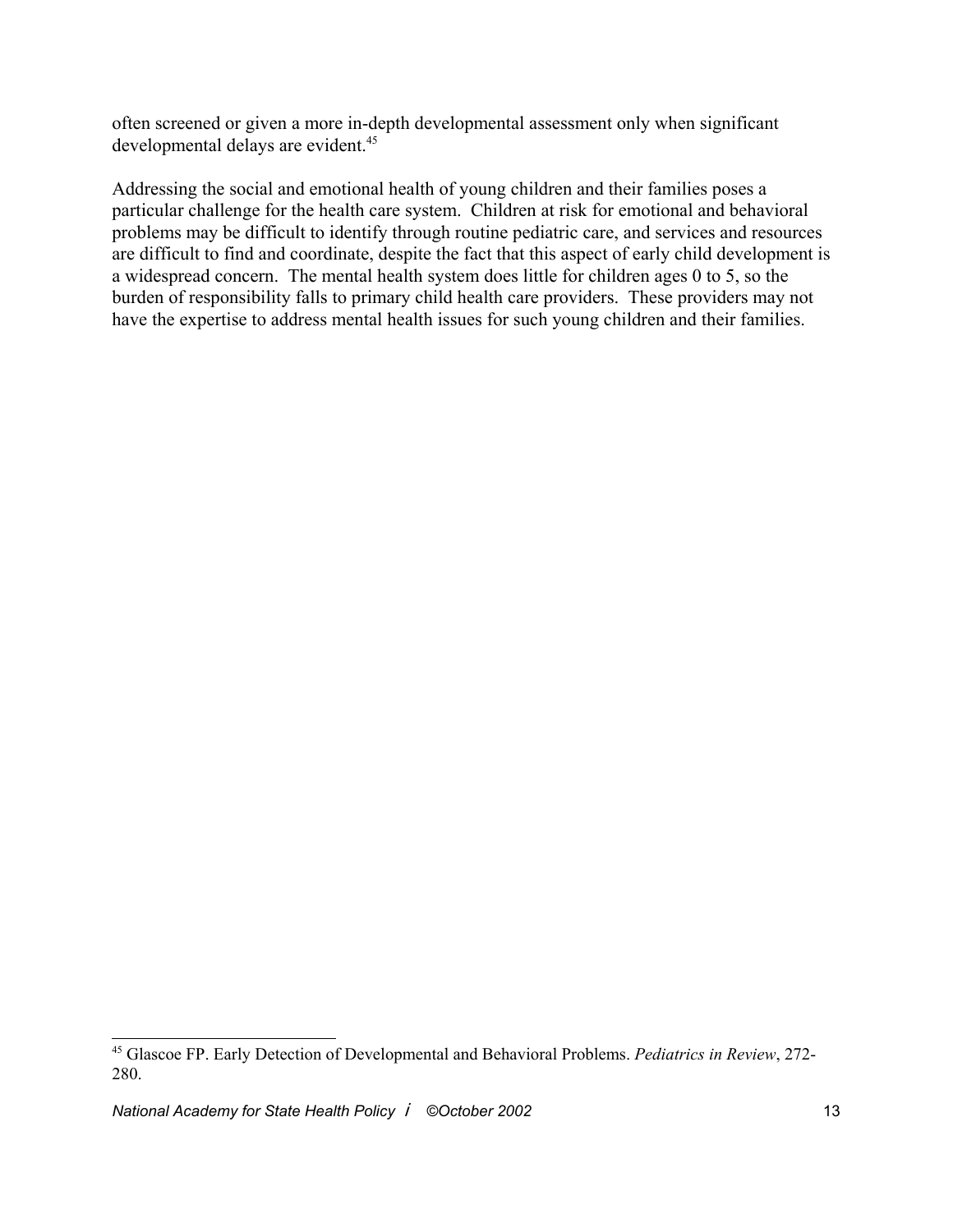## **STRATEGIES FOR IMPROVING CHILD DEVELOPMENT SERVICES IN THE HEALTH CARE SYSTEM**

Multiple strategies, including improved financing mechanisms, quality improvement and standard setting, and provider training and education, can be used to improve the integration and implementation of child development services in health care settings. Numerous federal programs including Medicaid and SCHIP, TANF, Child Care, Head Start, and Early Head Start recognize and support the importance of intervening early with young children and their families. Through state innovations and the flexibility provided under these federal programs, unique opportunities exist to create comprehensive systems of care that assure the optimal health and development of all young children and their families.

#### **Maximizing the Delivery of Child Development Services Under Medicaid and SCHIP**

Medicaid and SCHIP are the largest sources of federal support for health coverage for lowincome children, and the largest source of financing for child development services. Medicaid provides insurance coverage to approximately 23 million low-income children or more than one in four children in the United States.<sup>46</sup> SCHIP provides coverage to approximately 4.6 million children who are not eligible for Medicaid because family incomes and resources are too high to qualify. $47$ 

In Medicaid, eligible children are entitled to a defined set of health care benefits under the Early and Periodic Screening, Diagnostic and Treatment (EPSDT) benefit. Preventive services under EPSDT include a thorough health and developmental history including a mental and physical development assessment, age-appropriate immunizations, and health education and anticipatory guidance.

<sup>46</sup> Rosenbaum S, Proser M, Schneider A, and Sonosky C. *Room to Grow: Promoting Child Development Through Medicaid and CHIP*. Washington, DC: Center for Health Services Research and Policy, July 2001.

<sup>47</sup> Centers for Medicare and Medicaid Services. *The State Children's Health Insurance Program Annual Enrollment Report*, February 2002.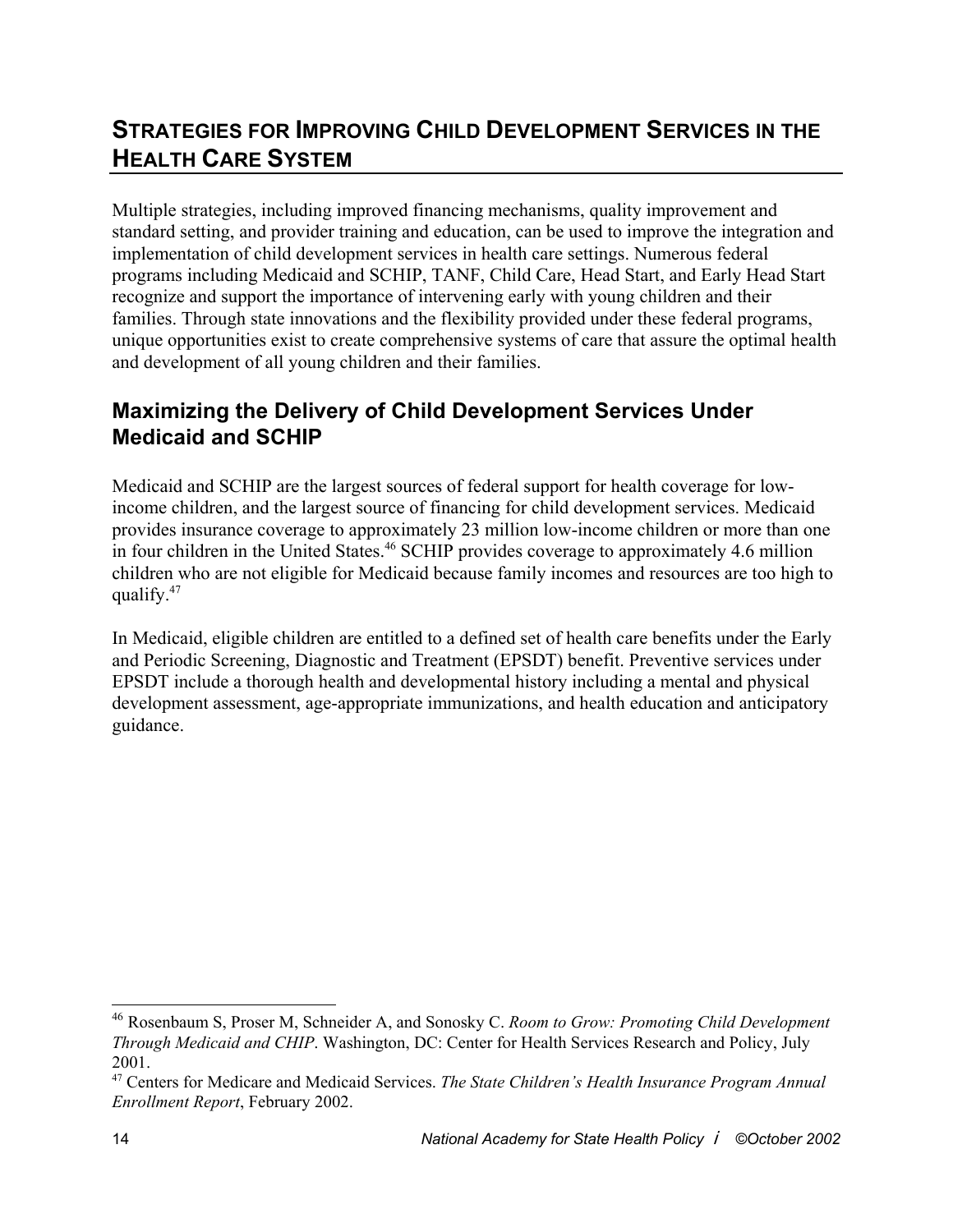#### **Using EPSDT assessment tools to improve developmental screening**

 State Medicaid agencies can encourage the provision of child development services through the use of comprehensive encounter and screening forms for EPSDT visits. For example:

- Arizona's Health Care Cost Containment System (AHCCCS) developed an age-specific EPSDT tracking form to insure that all EPSDT components are met during each well-child visit, with input from the MCOs and the medical community. The form is completed by the provider, one copy is kept in the medical record and one copy is sent to the MCO. The MCOs are responsible for ensuring that EPSDT screens are performed and that the tracking form is completed.
	- Maine adopted the encounter forms based on the Bright Futures Guidelines for Health Supervision of Infants, Children and Adolescents for use during EPSDT well-child visits. The series of 19 health assessment forms provides agespecific information about services to be provided, such as immunizations, and outlines suggestions for anticipatory guidance.
		- Washington developed a well-child exam form for all primary care providers to use during well child visits. The form furnishes guidance and information to both physicians and parents and addresses age-specific issues in development.

In SCHIP, eligible children are not entitled to a defined set of health care benefits. Rather, children qualifying for SCHIP receive health care services as determined by the state and subject to certain federal requirements.<sup>48</sup>

States can strengthen the child development services provided to young children in Medicaid and SCHIP by:

- providing screening tools for primary care providers to use during the well-child visit that contain a specific focus on early child development;
- enhancing the service settings in which covered services will be delivered and broading the range of health professionals who can be reimbursed under state programs;
- redefining classes of covered services to create an early childhood development benefit; and

<sup>48</sup> Rosenbaum S, Proser M, Schneider A, and Sonosky C. *Room to Grow: Promoting Child Development Through Medicaid and CHIP*, July 2001.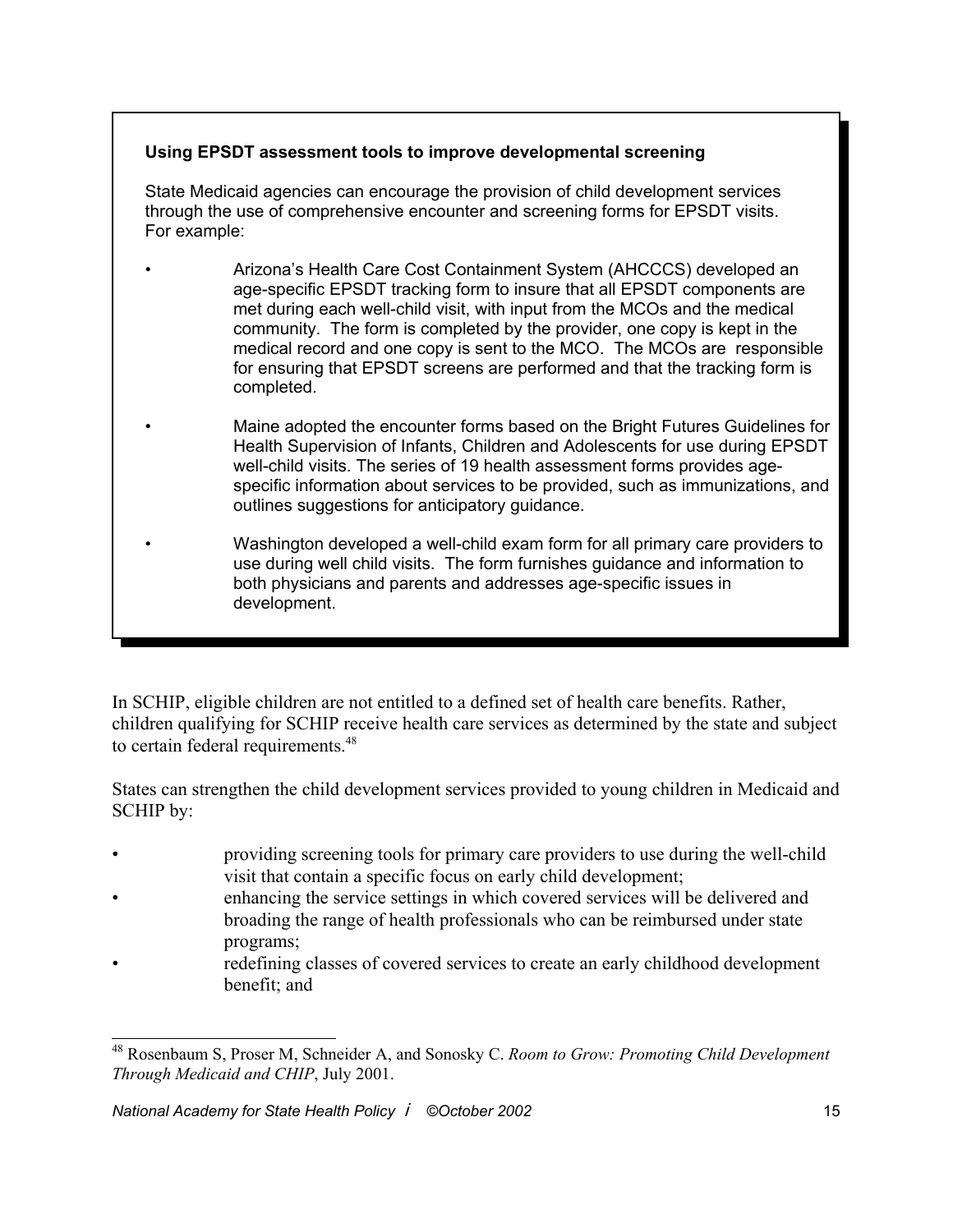• requiring a "preventive standard" of medical necessity to determine when covered Medicaid and SCHIP benefits will be available.<sup>49</sup>

#### **Capitalizing on States' Roles as Insurance Regulators and Public Health Care Purchasers**

States have the opportunity to use their role as insurance regulators and health care purchasers to strengthen child development services in health care systems. States can have an impact on whether public and private health care purchasers expect early childhood development competency from the health services that they purchase. They can also influence whether purchasers pay for services offered by non-traditional professionals and in non-traditional settings.

State governments, relevant state agencies, and purchasers can capitalize on their respective roles in health care purchasing and insurance regulation by:

- providing financial incentive arrangements that encourage provision of early childhood development services;
- requiring that pediatric networks demonstrate the use of practice guidelines that incorporate early childhood development and that they also demonstrate core competencies in early childhood development;
- using the contracting process with managed care organizations and other health systems to require or encourage inclusion of child development services;<sup>50</sup>
- implementing quality improvement interventions with contracting managed care organizations by using the External Quality Review Organization (EQRO);<sup>51</sup> and
- expecting managed care organizations to measure the early childhood development performance of their contract networks.<sup>52</sup>

 $49$  Ibid.

<sup>&</sup>lt;sup>50</sup> Optional Purchasing Specifications for Child Development Services in Medicaid Managed Care, Washington, DC: Center for Health Services Research and Policy, July 2001.

<sup>&</sup>lt;sup>51</sup> The federal Centers for Medicare and Medicaid Services requires states contracting with managed care organizations to contract with External Quality Review Organization (EQRO) for external quality review.

<sup>&</sup>lt;sup>52</sup> Rosenbaum S, "Strategies for Improving Early Childhood Development Services Within the Health Care System," Presentation at the Agency for Healthcare Research and Quality, User Liaison Program, January 2002.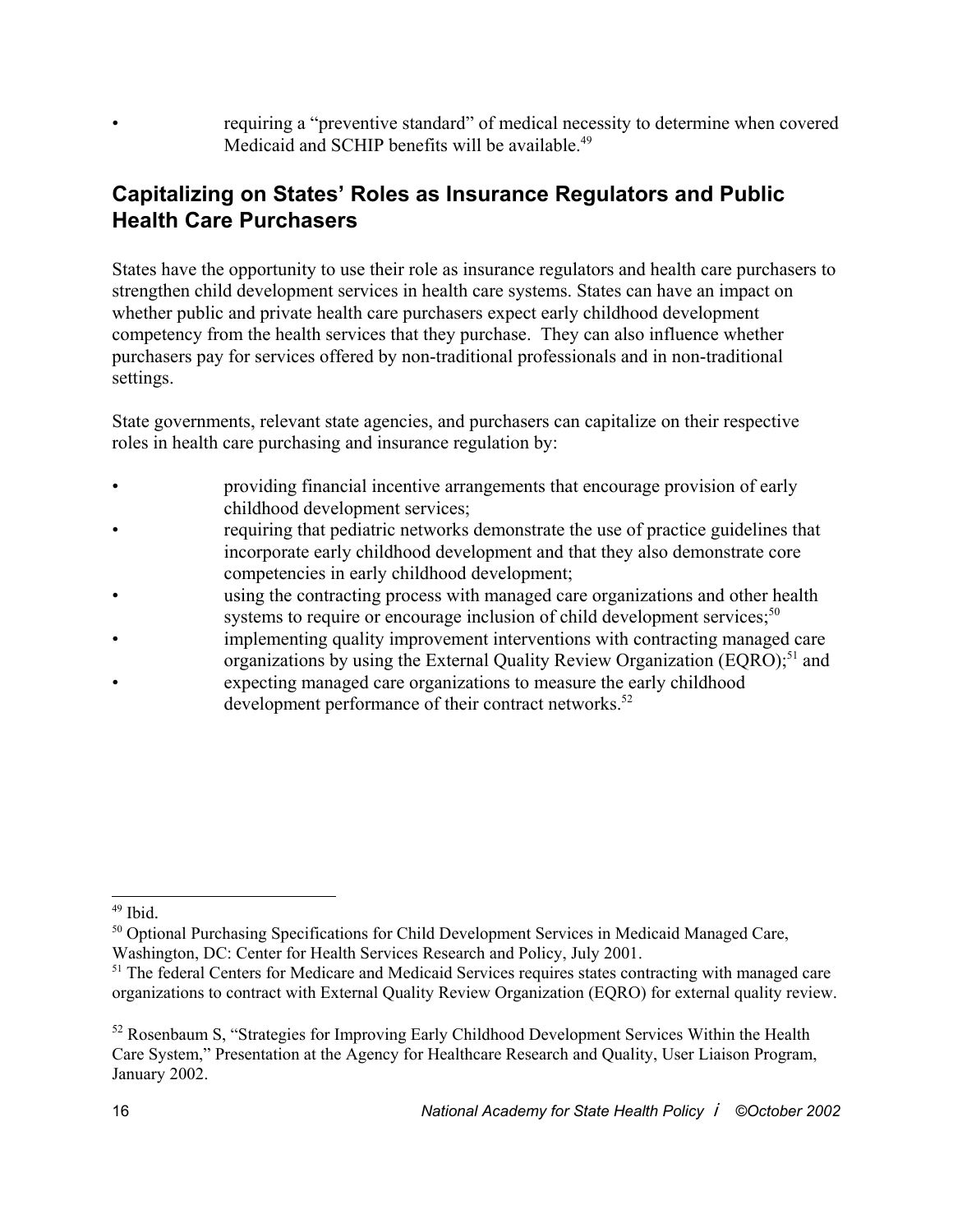#### **An example of using the EQRO to improve preventive services for young children**

 Washington state has incorporated provisions in its contract with the EQRO to conduct an EPSDT Quality Improvement Project. Focused patterns of care (FPOC) studies are being used to assess utilization patterns, quality of care, and patient outcomes for the EPSDT population. The EQRO contractor is required to:

- conduct a FPOC chart review study of infants (up to 18 months), children (2 to 6 years), and adolescents (12 to 20 years);
- calculate clinic and provider level performance measures using chart review data; and
- develop and implement quality improvement interventions with clinics and/or providers based on findings from the chart review study, historical EPSDT studies, and focus sessions with providers and parents of children.

#### **Improving Accountability, Quality Measurement and Improvement, and Data and Tracking Systems**

Health care providers, state health agency administrators, policy makers and others can improve the quality of child development services by strengthening accountability and quality improvement systems and improving data collection and tracking systems. With regards to quality improvement measures, few exist that assess health care system performance in child development services. Many measures rely heavily on medical record or administrative data and provide information about children's *access* to preventive care but not the *quality* of such care.<sup>53</sup>

A recently developed quality improvement measure, the Promoting Healthy Development Survey (PHDS), assesses preventive developmental services for children ages birth to four years and is based on national guidelines from the American Academy of Pediatrics and Bright Futures. PHDS is designed to help providers, consumers, purchasers and others assess the degree to which health plans and providers provide recommended developmental services. The survey measures seven areas of preventive child development care:

- anticipatory guidance and parental education from providers;
- health information;
- follow-up for children at risk:
- assessment of family well-being and overall safety;
- assessment of smoking and substance abuse in the family;

<sup>&</sup>lt;sup>53</sup> Bethell C. Peck C. "Assessing Health System Provision of Well-Child Care: The Promoting Healthy Development Survey." *Pediatrics*, May 2001: Vol. 107, No. 5; pp 1084-1094.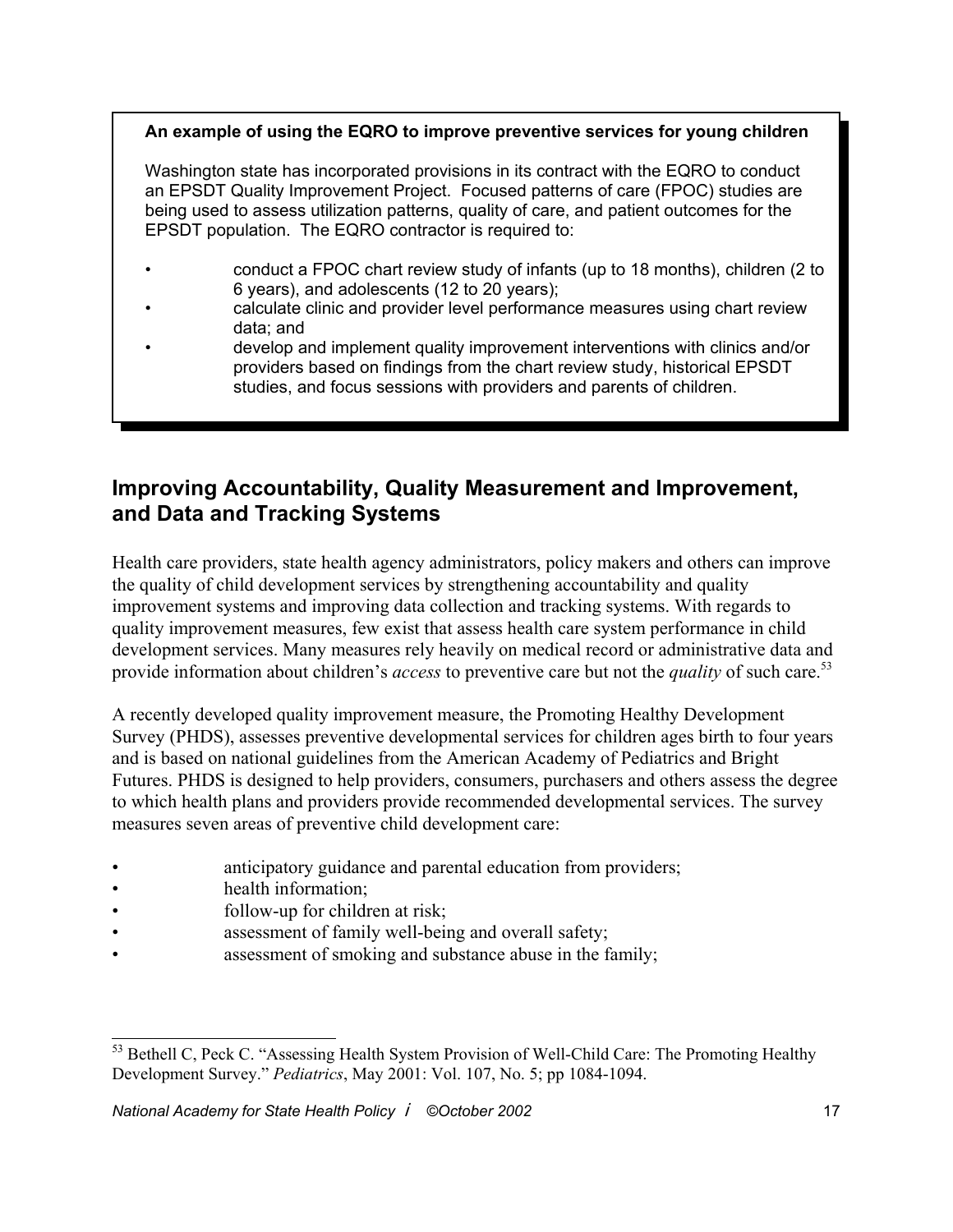- family-centered care; and
- the helpfulness and effect of care provided.<sup>54</sup>

PHDS has many uses in health care settings. It can complement and supplement states' reporting requirements under EPSDT. Some states have used PHDS to strengthen purchasing and contracting by assessing the quality of care at the health plan and practice levels. In addition, PHDS has been used for quality improvement efforts to strengthen implementation of child development services in areas such as use of reporting forms, referral services, and coverage of developmental screening.<sup>55</sup>

In addition to quality improvement measures, data systems that effectively track and assess the provision of child development services in public health care settings are also important. Many state health agencies have existing data systems that track and assess the provision of child health services in health departments and in public programs such as Medicaid and SCHIP. However, many of these systems may not include specific measures covering the provision of child development services such as child development screenings and assessments. Finally, some states are using EPSDT reporting forms and charting tools to address age-specific issues in child development and provide guidance to primary care providers and parents.<sup>56</sup>

State agencies, purchasers, health care providers, health plans, and others can enhance quality improvement efforts, and data and tracking systems by:

- integrating child development quality improvement measures in health care practices and settings;
- utilizing quality improvement data to strengthen practice and purchasing;
- compiling quality improvement data to educate key stakeholders about the benefits and importance of child development services;
- incorporating or obtaining measures of child development services, such as the provision of child development screening and assessment, in existing health care tracking and assessment systems; and
- using enhanced reporting forms to track child development services and charting tools to address age-specific issues in child development.

<sup>&</sup>lt;sup>54</sup> Peck C, "Measuring the Quality of Preventive Care Delivered to Young Children: How a Parent-Based Survey Can be Used to Inform Policy Decisions." Presentation at the Agency for Healthcare Research and Quality, User Liaison Program, January 2002.

 $55$  Ibid.

<sup>56</sup> Curtis, D. *Building State Medicaid Capacity to Provide Child Development Services: Early Findings from the ABCD Consortium*. February 2002.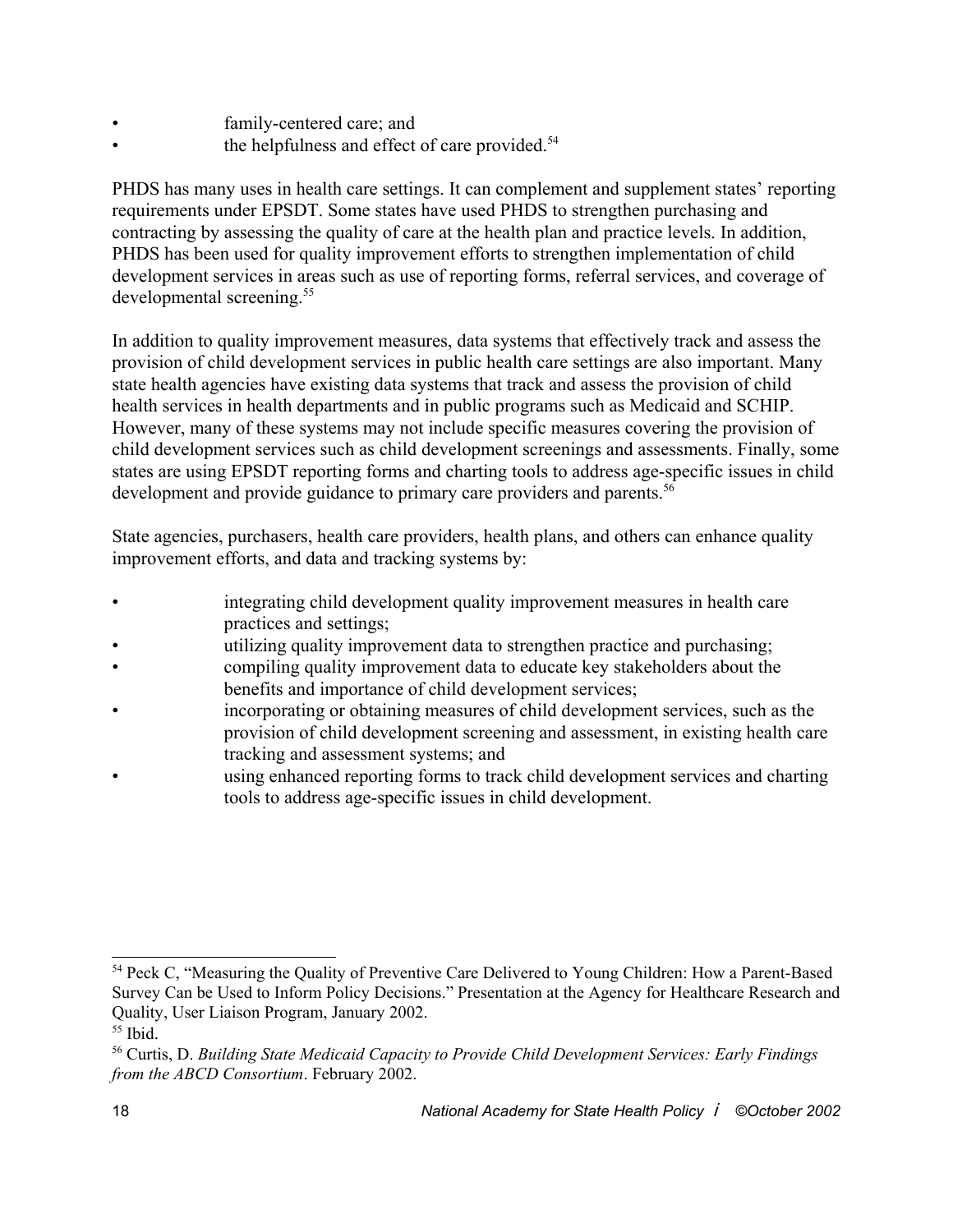#### **Creating Comprehensive, Coordinated Systems of Care for All Children, Including Those Who Have or Are At-Risk for Developmental Delays**

States have certain flexibility under federal programs to establish comprehensive systems of early childhood care for all children, including those who have or are at-risk of a developmental delay. By maximizing key federal programs such as the Maternal and Child Health Services Block Grant (Title V of the Social Security Act) and the Early Intervention Program for Infants and Toddlers (Part C of the Individuals with Disabilities Education Act) and fully coordinating these programs with Medicaid and SCHIP, states can help assure stronger and more efficient systems of early childhood development services and supports at the state and community level.

Under Title V, states must spend 30 percent of their federal block grant allocation on preventive and primary care for children and youth, and 30 percent on services for children with special health care needs (CSHCN). State Title V programs work to assure the health of all women, children, and youth—including those with special health care needs—through a variety of programs and initiatives. The flexibility of Title V allows for it to be an originating and supportive source for child development programs, including direct care for mothers and children as well as interventions for an entire family.

Through the Early Intervention Program, *all* children ages birth to three who are experiencing developmental delays or who have a diagnosed mental or physical condition that is likely to result in a developmental delay, are entitled to a range of services and supports. States may also elect to serve children who are *at-risk* of having substantial developmental delays if services are not provided.<sup>57</sup> States must establish an Early Intervention Program that includes several key components including a definition of developmental delay, a comprehensive child find (i.e., outreach to potentially eligible families) and referral system, a timely and comprehensive multidisciplinary evaluation of children's needs, and services and service coordination.

The unique complexities of federal programs, which are often administered by different state agencies, can pose significant barriers to seamless integration, particularly at the community level, but the challenges are not necessarily insurmountable. States can strengthen coordinated systems of early childhood services and supports by:

- assuring that programs such as Title V and Early Intervention are maximized and coordinated with Medicaid and SCHIP;
- fostering effective feedback mechanisms between community agencies and pediatric providers;
- educating pediatric providers about the availability of Early Intervention services and supports, and where they can refer children who have or are at-risk of a developmental delay;
- assuring that children in the Early Intervention program are assessed for

<sup>57</sup> Shackelford J, *State and Jurisdictional Eligibility Definitions for Infants and Toddlers with Disabilities Under IDEA*. Chapel Hill, NC: National Early Childhood Technical Assistance System, April 2000.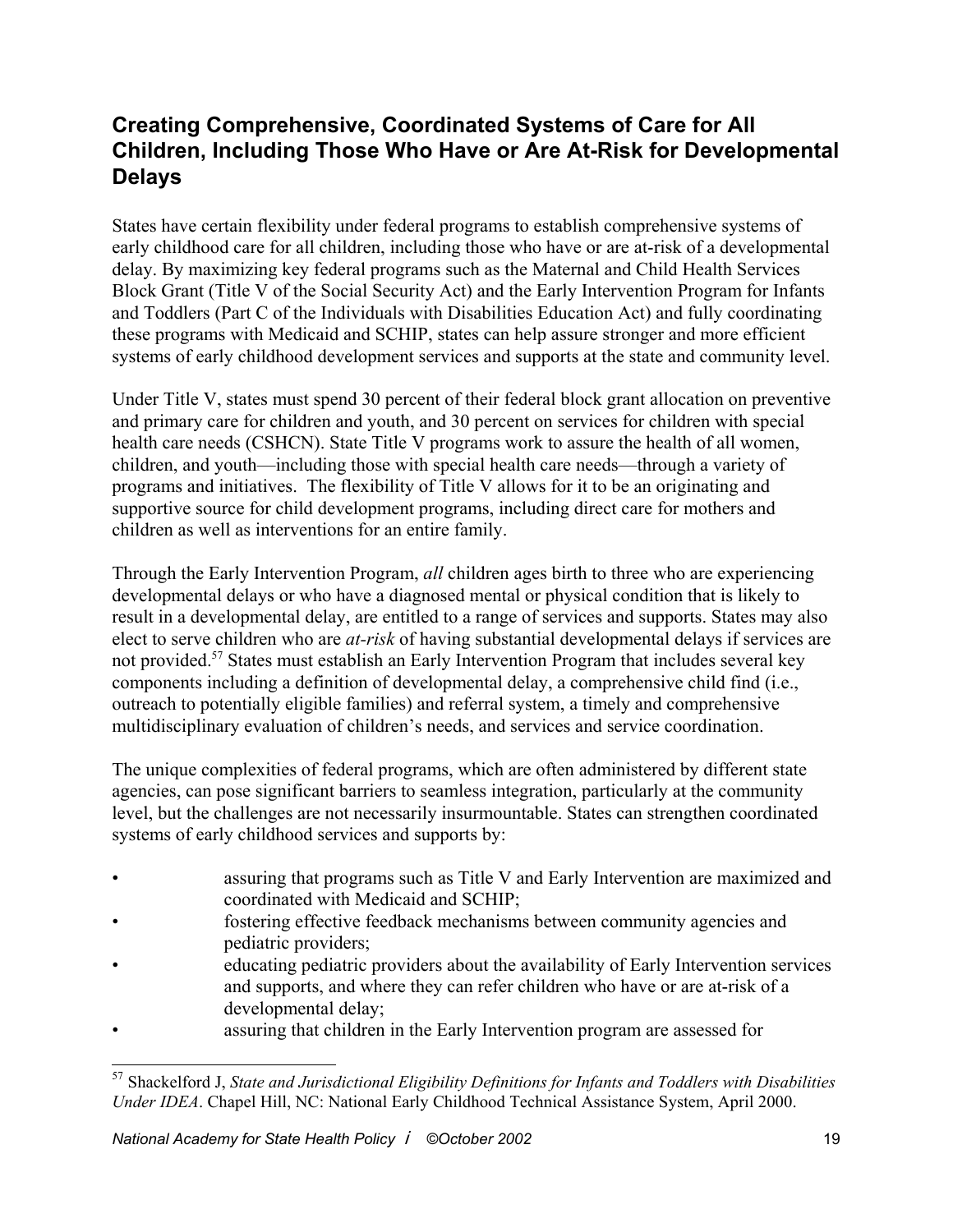eligibility for Medicaid or SCHIP; and • coordinating data systems between Early Intervention, Medicaid, SCHIP, and other relevant programs.

#### **Building Strong Linkages With Programs That Serve Low-Income Families and Support Children's Social and Emotional Development**

There are numerous federal programs that provide family support and can be used to promote child health and development. For instance, Temporary Assistance for Needy Families (TANF) provides federal funding to support low-income families in achieving maximum self-sufficiency and decreasing adult dependency on public assistance. Federal TANF regulations and recent guidance clearly support use of TANF funds to assure the well-being and healthy development of children and youth, particularly those in low-income families. As a result, states are using TANF to promote quality child care, early childhood education, teen pregnancy prevention, and other related efforts<sup>58</sup>

Families with young children, particularly those who are low-income, come in contact with a variety of programs during their child's early years, providing an important entry point for providers to assure that child development needs are being met. Head Start and Early Head Start, Child Care, Family Planning, and the Special Supplemental Nutrition Program for Women, Infants and Children (WIC) are some of the federal programs that either have explicit child health and development components or can serve as key contact points for connecting families with young children to child development services.Several states are exploring innovative approaches to child development service integration through these programs such as training public health nurses to conduct child development screens in child care settings, connecting families in the WIC program with child development services, and using these settings to educate parents about the importance of child development.

#### **Strengthening Health Profession Education, Accreditation, and Licensure**

Health profession education, accreditation programs, and licensure systems have a significant impact on the degree to which health professionals possess competencies in early childhood development and are trained to incorporate early childhood development concepts into professional standards of practice. They can also influence pediatric standards of practice and whether public and private purchasers consider child development services as important components of what they purchase.

State agencies, health providers, and purchasers can influence early childhood development health profession competencies and practice standards by:

examining current medical profession licensure policies and practices and

<sup>58</sup>Washington, DC: National Governors' Association, January 2000.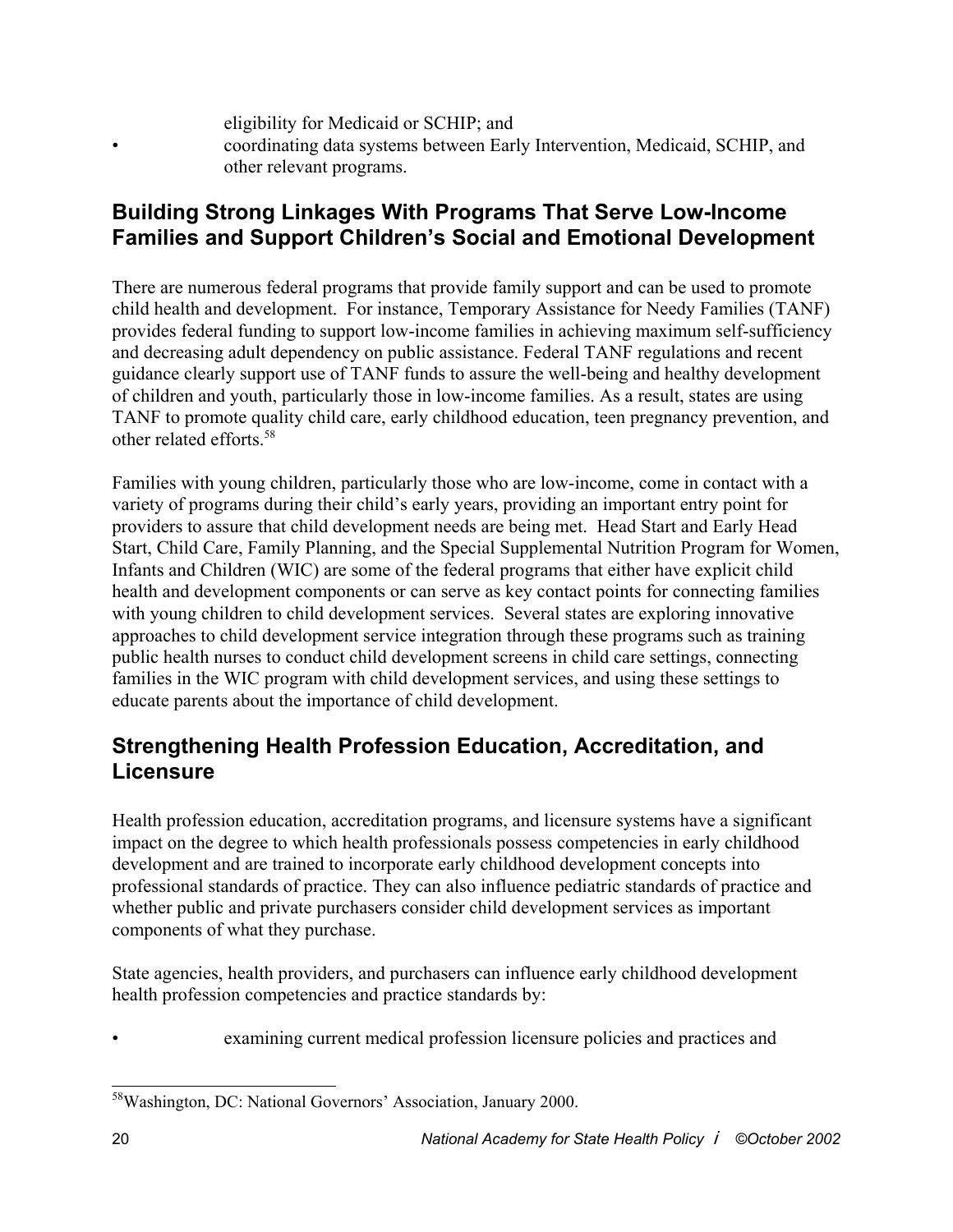requiring pediatric health professionals to demonstrate early childhood development competency as a condition of licensure;

- strengthening and expanding early childhood development training in medical education;
- incorporating the indirect and direct costs of publicly-funded graduate medical education and training programs into early childhood development services reimbursed by Medicaid and SCHIP; and
- dually certifying early child development specialists and social service/education professionals as health professionals in order to help them qualify for public and private insurance payments.59

### **Creating Public Awareness and Education Campaigns**

Increased public awareness and education of parents, caregivers (e.g., grandparents, aunts and uncles), and others about the importance of early childhood development and the role that health systems play is needed. While many parents indicate that they want child development services and support from their pediatric provider, many may not know how or whether to ask for these services. Increased public awareness and education that child development services are an important part of primary health care may result in more requests for these services from families. In turn, this may help influence and shift the health care system towards more consistent and routine provision of child development services.

<sup>59</sup> Rosenbaum S, *Strategies for Improving Early Childhood Development Services Within the Health Care System*. January 2002.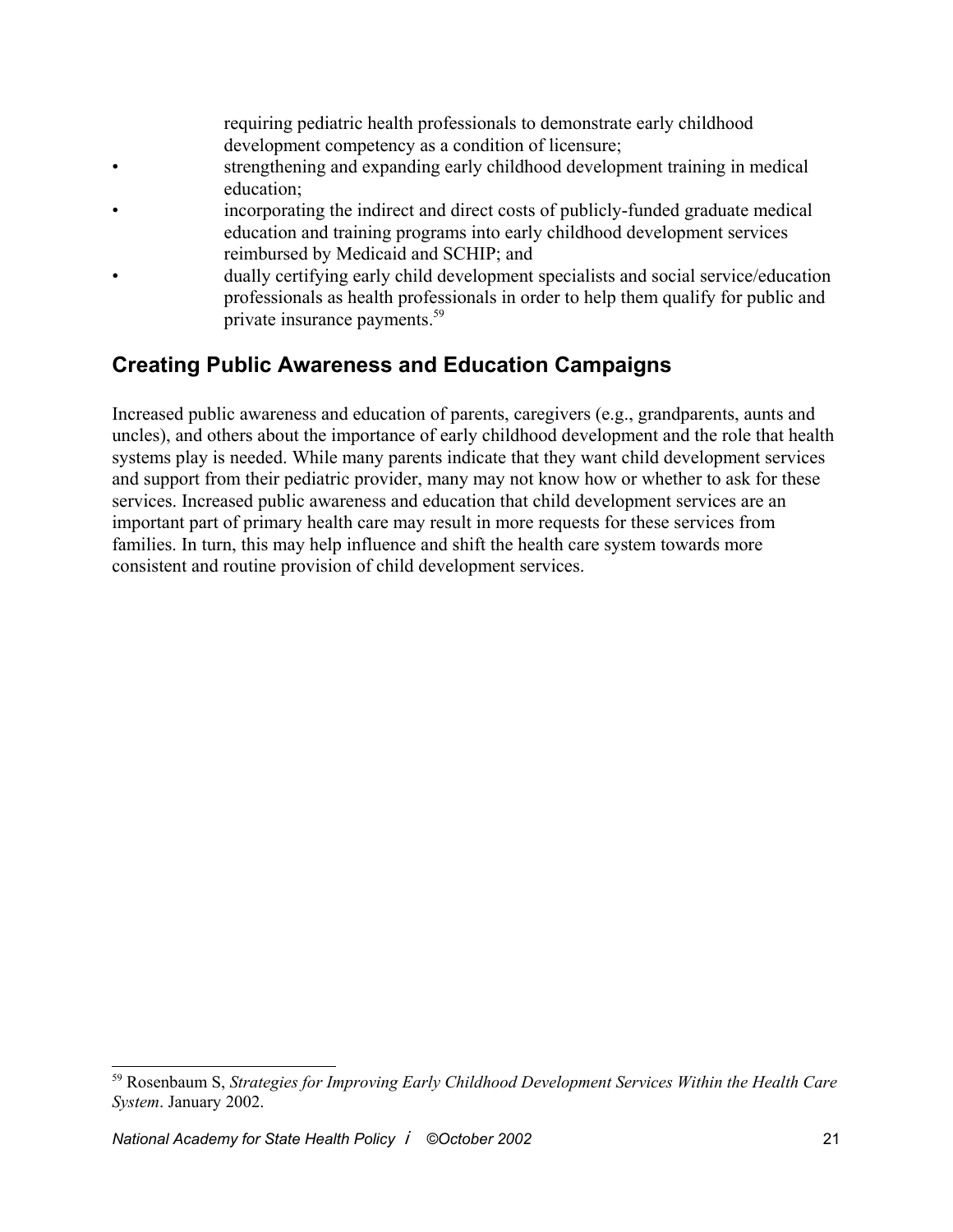## **PUTTING IT ALL TOGETHER: PROMISING PRACTICES AT THE PRIMARY CARE PRACTICE, COMMUNITY, AND STATE LEVEL**

Efforts to improve child development services in health care systems through service integration and care coordination, better financing mechanisms, partnerships at the state and community levels, and quality improvement measures are being implemented at the state, community and primary care practice level. These promising practices provide important insights and strategies for strengthening child development services in the health care system.

### **Primary Care Setting**

Primary care settings are tackling the barriers to integration of child development services through evidence-based preventive standards, the strengthening of internal office systems, the implementation of performance monitoring and tracking systems, and the improvement of community-based referral and follow-up systems between providers and community agencies.

Effective practice delivery systems include:

- strong leadership;
- guidelines about preventive services that are well-known and used;
- structured assessments of child and family needs at every office visit;
- structured methods and forms to prompt physicians;
- methods to prompt patient involvement;
- linkages with community resources; and
- performance monitoring and feedback.<sup>60</sup>

<sup>60</sup> Margolis P, *Anticipatory Guidance to Optimize Child Health and Development: Translating Evidence Into Practice*. Presentation at the Agency for Healthcare Research and Quality User Liaison Program, January 2002.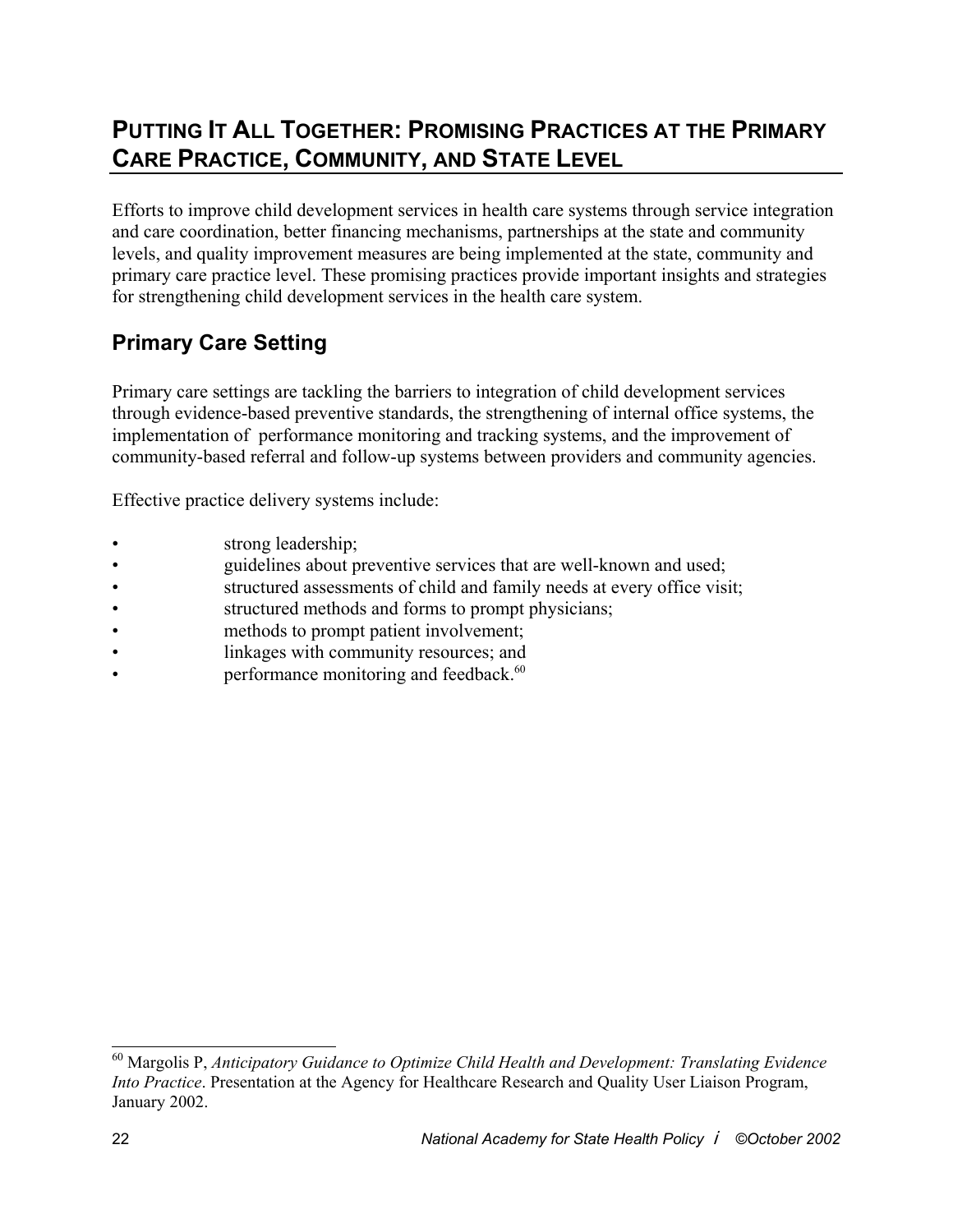#### Guilford Child Health and the North Carolina ABCD Proiect<sup>61, 62</sup>

 The North Carolina Assuring Better Child Health and Development (ABCD) project is developing a "best practices" model for integrating child development services into local health care delivery systems, targeting children from birth to five years of age. The model includes developmental screening, referral, service coordination and the provision of educational materials and resources for both parents and clinicians serving Medicaid children. It was first piloted at Guilford Child Health – a large pediatric practice that is part of Guilford ACCESS Partnership, one of the state's community-based Medicaid demonstration plans.

 At Guilford Child Health, parents complete the Ages and Stages Questionnaire (ASQ) at intake when their child is 6, 12, 24, 36, and 48 months old. The ASQ is scored by a physician or nurse practitioner and used as a teaching tool to reassure parents and reinforce their understanding of their child's healthy development. The practice's Early Intervention Specialist reviews each child's ASQ score. When a problem is detected (i.e., one or more developmental scores are below the ASQ cutoff score) a referral is made to the state's local Early Intervention Program. In addition to routine developmental screening, Guilford Child Health provides families with referrals for necessary services, parenting classes, the Reach Out and Read literacy program, $63$  and educational materials covering such age-specific developmental issues as managing tantrums and time-out guidelines.

 *For more information about the North Carolina ABCD initiative contact: Sherry Hay, ABCD Project Coordinator at sherry.hay@ncmail.net, or Marian Earls, Medical Director, Guilford Child Health, Inc. at mearls@gchinc.com*

<sup>&</sup>lt;sup>61</sup>Earls M, "Child Development Services in the Practitioner's Office: A Quality Improvement Initiative." Presentation at the Agency for Healthcare Research and Quality User Liaison Program, January 2002. <sup>62</sup>The North Carolina ABCD Project is one of four state projects (along with Utah, Vermont, and Washington) participating in the ABCD Consortium, an initiative sponsored and funded by The Commonwealth Fund's Assuring Better Child Health and Development (ABCD) Program. The National Academy for State Health Policy administers the initiative for the Fund.

<sup>&</sup>lt;sup>63</sup>The Reach Out and Read Program consists of three linked interventions: 1. Anticipatory guidance about reading aloud provided as an integral part of health supervision visits, along with modeling and observation of parent-child book use. 2. Developmentally and culturally appropriate picture books given by the doctor at each health supervision visit, so that parents have both encouragement and the tools they need. 3. Community volunteers who read to the children in the waiting room, modeling developmentally appropriate techniques for the parents. Source: Needlman R, Klass P, Zuckerman B. "Reach Out and Read: A Practical, Proven Strategy to Promote Learning," submitted to Contemporary Pediatrics.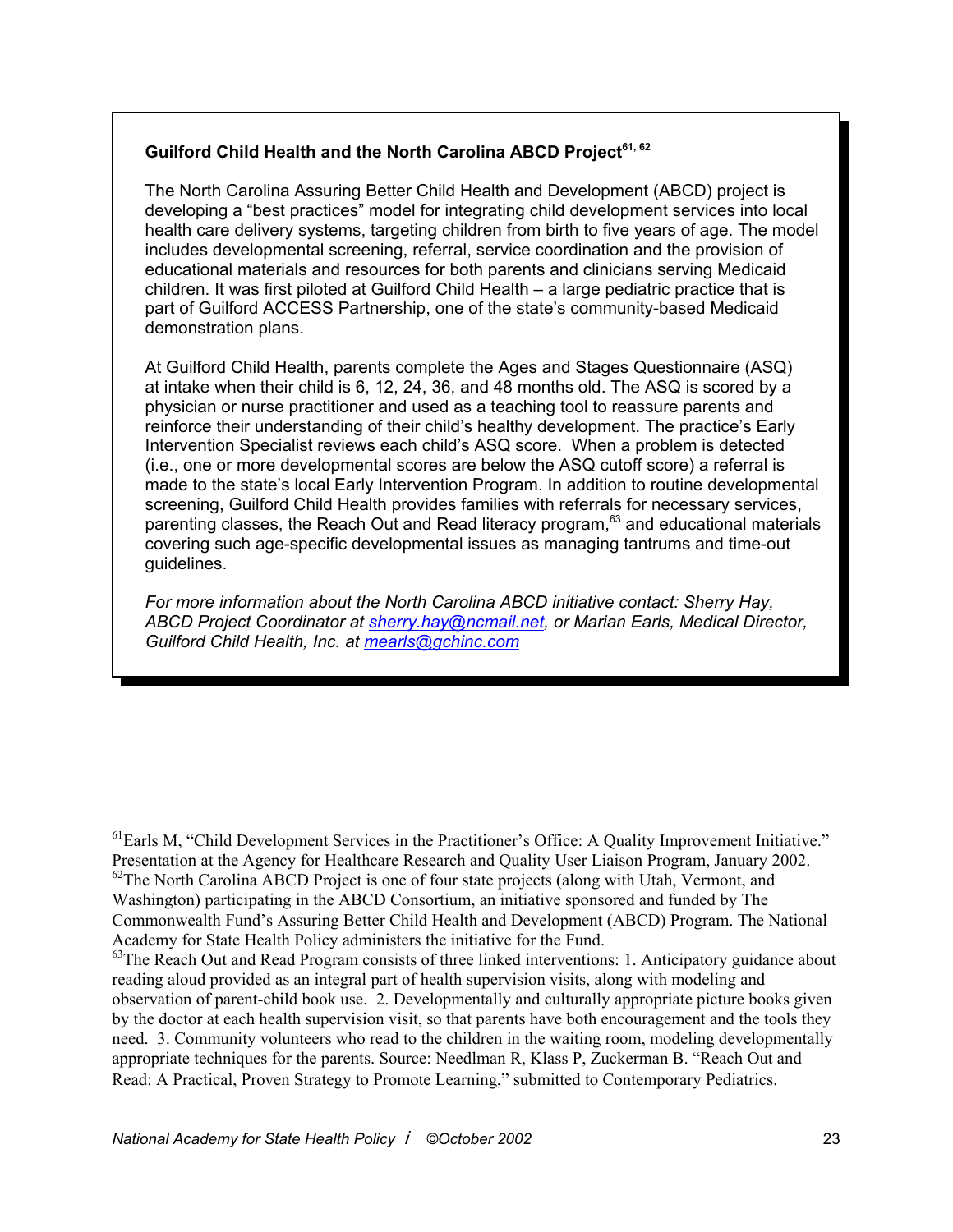### **Community Level**

Community agencies play an important role in child development services because they can serve as a bridge and conduit between state programs and policies and what occurs in primary care practices. Efforts at the community level to strengthen child development services in health care settings include:

- creating critical linkages with physicians, hospitals, and other providers, that can strengthen child development services and referral mechanisms;
- fostering partnerships by involving providers, community organizations, families and other caregivers, and schools in coalitions and networks designed to improve early childhood development outcomes;
- strengthening systems for tracking and assessing the provision of child development services in public programs;
- educating providers about available Early Intervention services and other resources in the community;
- becoming educated about real or perceived confidentiality barriers that can prohibit community agencies and providers from sharing critical information; and
- working to improve referral and feedback loops between agencies and providers.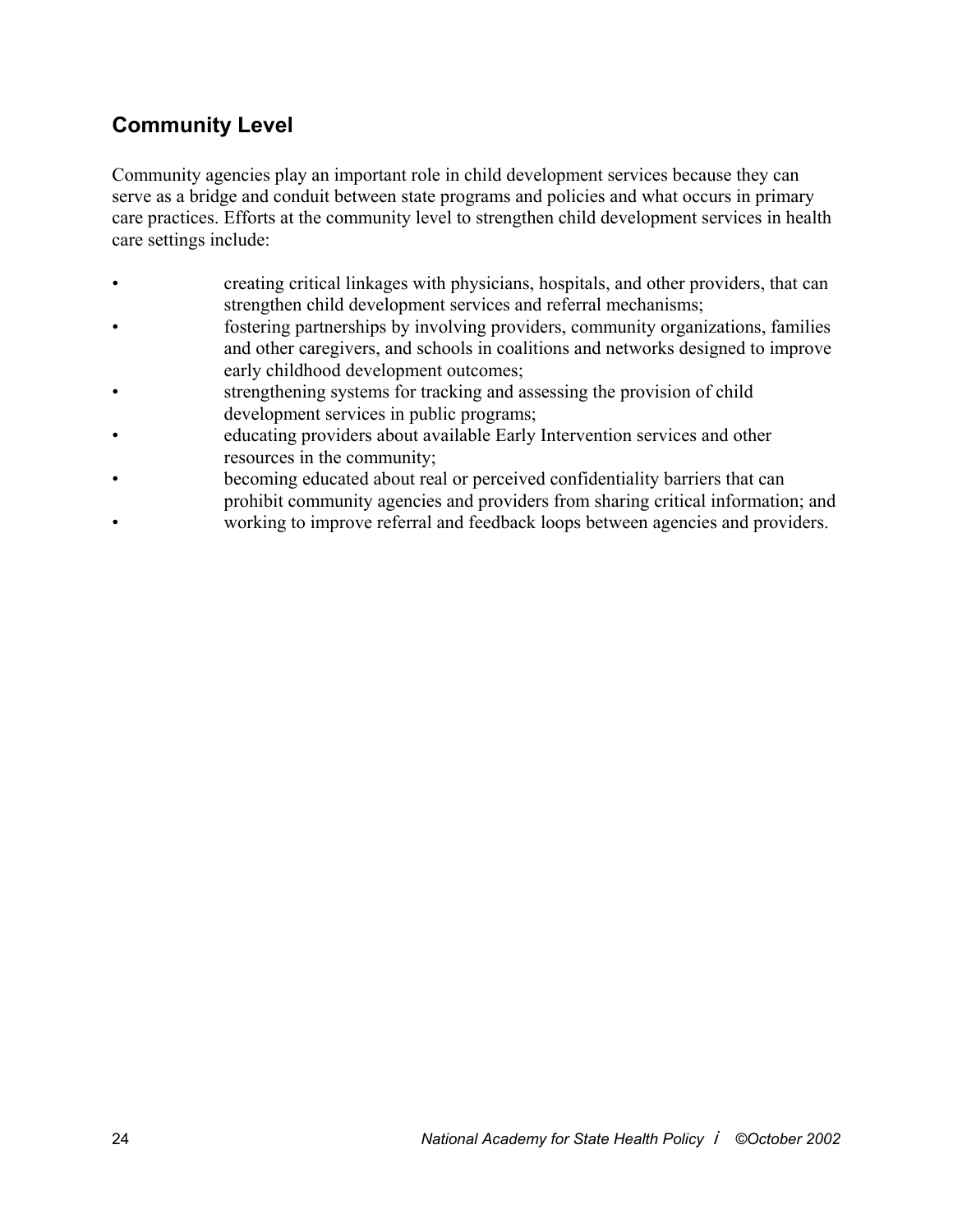#### **The San Mateo County (California) Prenatal to Three Initiative64**

 The San Mateo County Prenatal to Three Initiative (Pre-to-Three) is a collaboration between the San Mateo County Health Services Agency, the Health Plan of San Mateo, the Peninsula Partnership for Children, Youth and Families, and other community organizations. Key program components include home visiting, parent support groups and education classes, linkages to community providers, provider training, literacy programs, and a central registration and referral system. Pre-to-Three serves Medicaid eligible low-income families with pregnancies and newborn children.

 Home visiting is a core component of the program. Home visitors are a multidisciplinary team from the county and community-based organizations that contract with the county. Home visitors address child development, nutrition, child safety, family planning, mental health issues, substance abuse, and special health needs.

 Pre-to-Three partner organizations assist families with navigating managed care procedures, obtaining child care, and seeking transportation to and from appointments. Linkages with health care clinics and physicians offices are facilitated through the Program's central registry and referral system. The Initiative also collaborates with providers of family and mental health, nutrition, social services, libraries, education, and child care in order to improve service coordination. Three committees meet regularly to discuss program issues and inform policy making for the prenatal to age three population.

A recent evaluation of Pre-to-Three reveals, among other outcomes, that:

- Women in the program at high-risk of a mental health disorder received therapeutic services more often than their counterparts.
- Pre-to-Three children had on average one more well-child visit than children seen before the program began.
- Pre-to-Three parents showed picture books to their infants 45 percent more and visited the library 33 percent more than non-program families.
- Foster care placements in San Mateo County amongst children age birth to five years decreased from 46 percent to 33 percent after the Pre-to-Three Program.

 *For more information about the San Mateo County Prenatal to Three Initiative contact Mary Hansell, Prenatal to Three Initiative Director, at mhansell@co.sanmateo.ca.us*

<sup>64</sup> Hansell M, "San Mateo County, California Prenatal to Three Initiative." Presentation at the Agency for Healthcare Research and Quality User Liaison Program, January 2002; "The San Mateo County Prenatal to Three Initiative Program Summary," January 2001.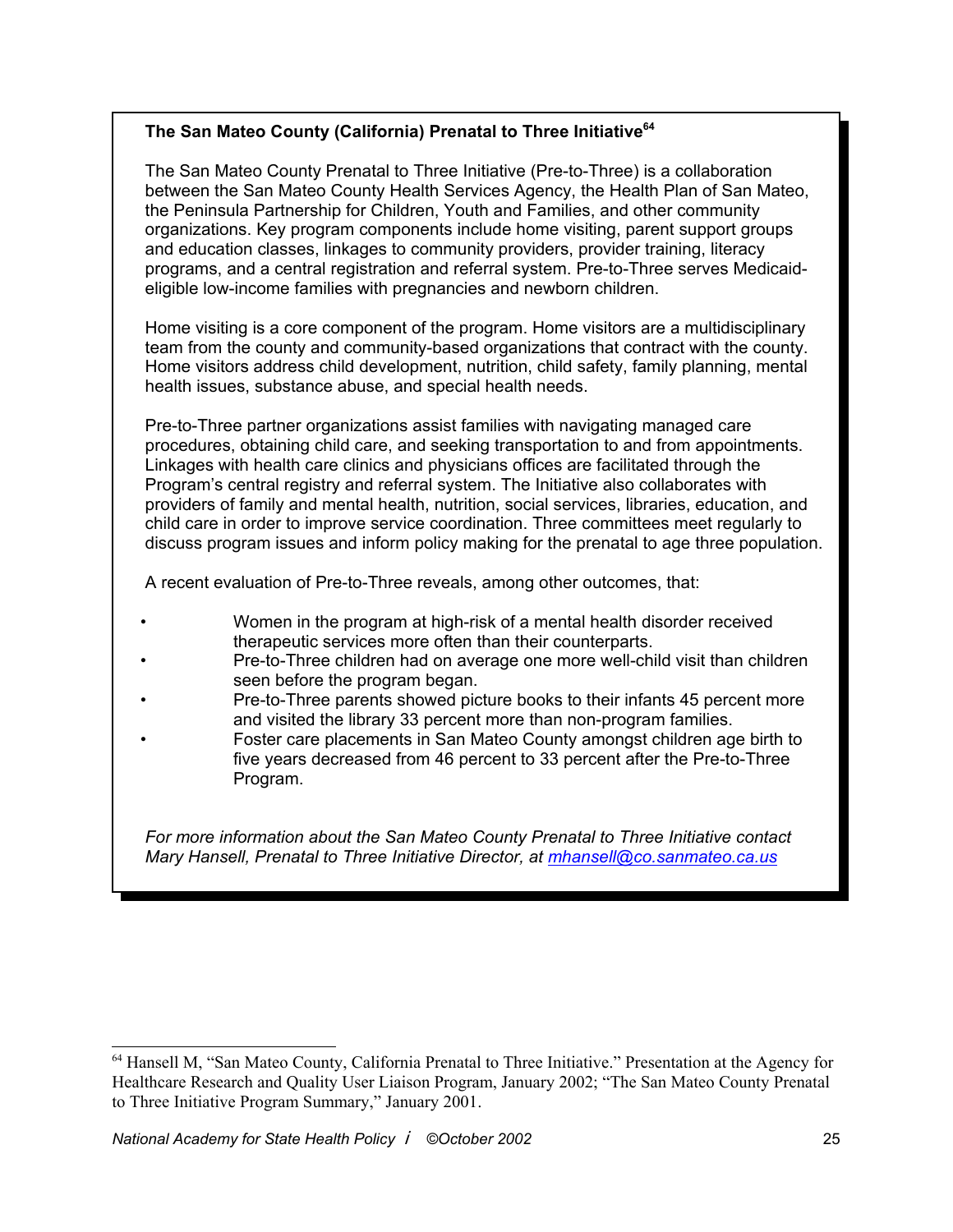#### **State Level**

Efforts to strengthen child development services at the state level often involve multiple and complex funding streams, competing priorities for child health and education among agencies, and different federal program requirements. States can strengthen child development services and support communities and primary care settings by:

- creating comprehensive and coordinated systems of care that integrate relevant federal and state programs for young children and their families;
- maximizing and using multiple federal financing streams, particularly Medicaid, SCHIP, Early Intervention, Title V, and TANF;
- building effective partnerships between state health, education, human service, mental health and substance abuse agencies; professional associations representing physicians, hospitals and other providers; child advocates; parent and family groups and others;
- using multiple public programs such as child care, WIC and Family Planning as key entry points for linkages and referrals to child development services;
- fostering and supporting innovative child development service practice models at the community level;
- conducting training and continuing education on early childhood development and child development services for providers, community agencies, and others;
- creating public awareness campaigns to educate parents and caregivers about the importance of early childhood development;
- developing model child health and development reporting forms for use in public programs and settings; and
- building and strengthening data systems that track the provision of child development services.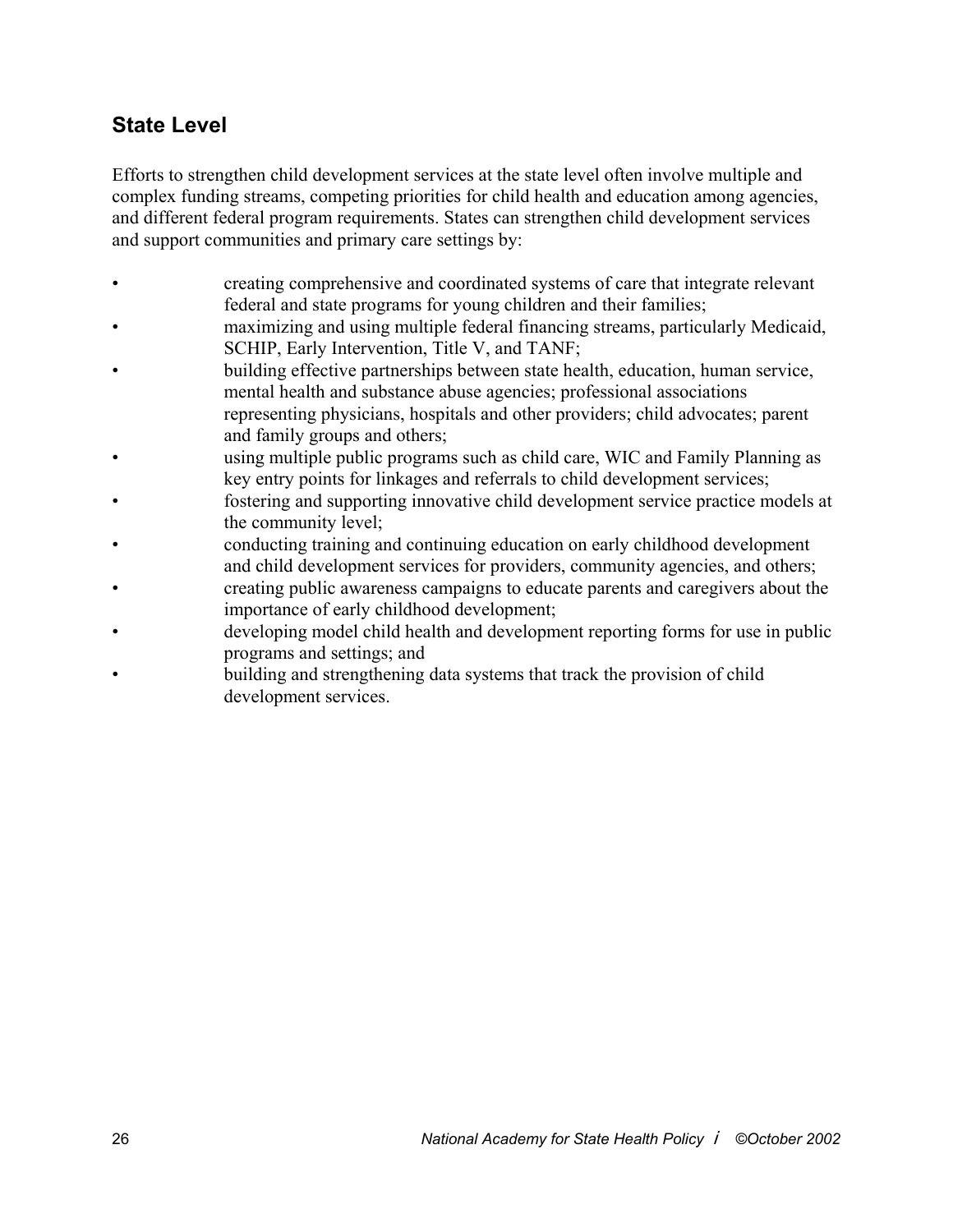#### **Kentucky Invests in Developing Success (KIDS) Now65**

 Kentucky Invests in Developing Success (KIDS) Now is the state's early childhood initiative designed to assure maternal and child health, support families, enhance early care and education, and establish the state infrastructure to carry out these goals. The initiative began in 1998 with a gubernatorial creation of the Office of Early Childhood Development and the subsequent appointment of an Early Childhood Task Force, which presented a 20-year plan. The plan formed the basis for legislation which was passed in April 2000. Evidence from early brain research, recognition of the economic development potential to invest in children early for later substantial returns, and education reform all served as catalysts for the development and passage of the initiative.

 KIDS Now is comprised of several work groups covering prenatal, early care and education, in-home supports, professional development, and public awareness. Several community forums have been held to elicit community and family input, and challenges and needs in early childhood care, education, and well-being. Among other activities, state conferences addressing infant/toddler health and development, early childhood care and education, and school-age issues have been held. Public awareness and education activities have also been conducted for such key stakeholders as legislators, families, and members of the media.

 *For more information about KIDS Now, contact Kim Townley, Executive Director, Governor's Office of Early Childhood Development, at kim.townley@mail.state.ky.us*.

<sup>&</sup>lt;sup>65</sup> Townley K, "Collaborative Partnerships to Improve Early Childhood." Presentation at the Agency for Healthcare Research and Quality, User Liaison Program, January 2002.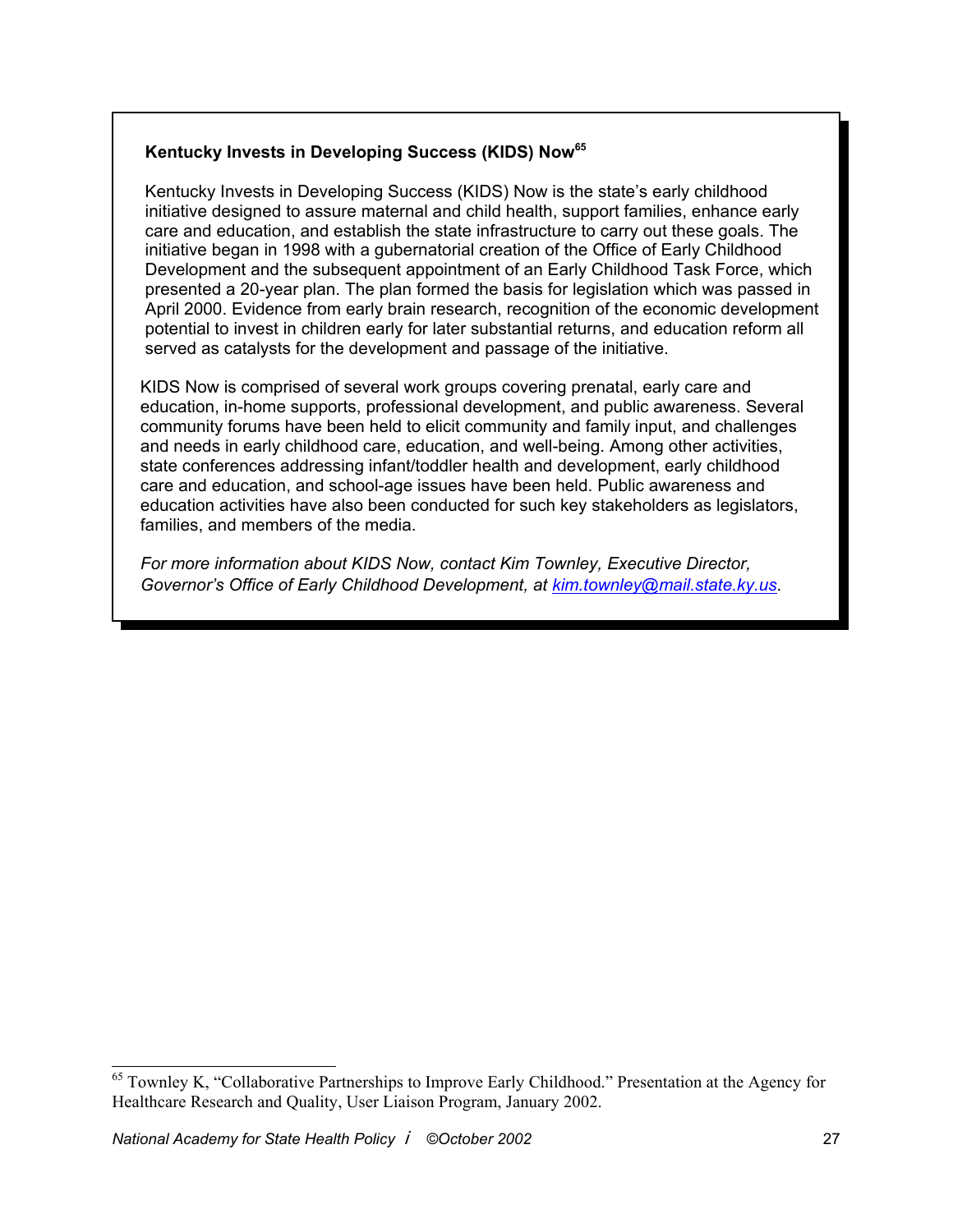### **CONCLUSION**

During early childhood, children develop at a rapid pace, forming the foundations for physical, cognitive, and social and emotional development that are predictors of school success, health, and overall well-being. While early childhood is a critical time for influencing and impacting children's life-long trajectory, all is not lost after children reach the age of five. Investments to support families in promoting their child's optimal health and development must also carry children through adolescence and into young adulthood.

Health systems have a clear role to play in promoting child development, educating parents and caregivers, screening and assessing children for potential developmental delays, and assuring that children and their families receive the necessary services and supports that they may require. States, communities, policy makers, health plans, pediatric providers, and others have an unprecedented opportunity to shape and strengthen child development services and numerous options and flexibility with which to do so. Promising practices at every level of health care service delivery provide important lessons for effecting change and assuring that all young children achieve their optimal healthy development.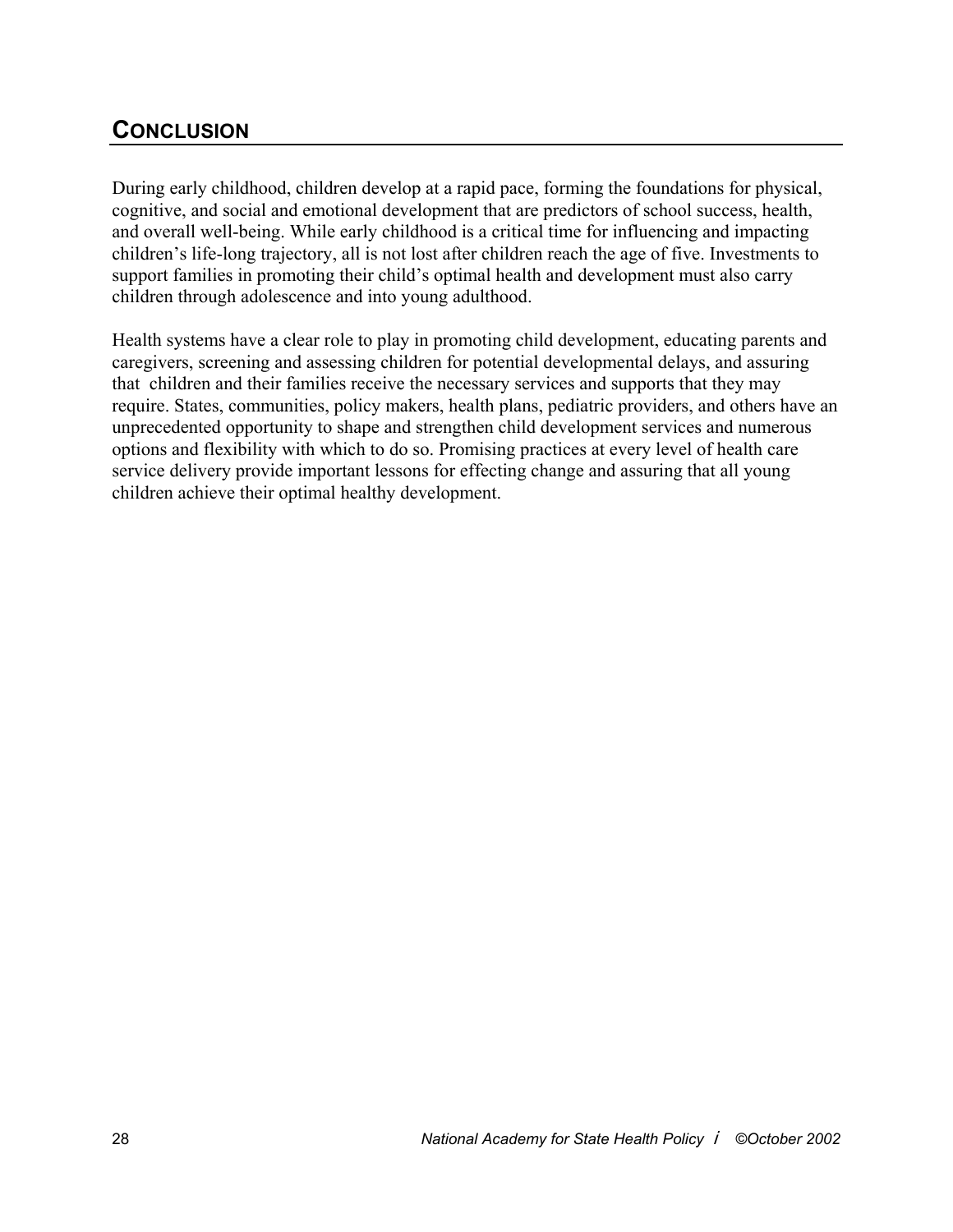## **Appendix A**